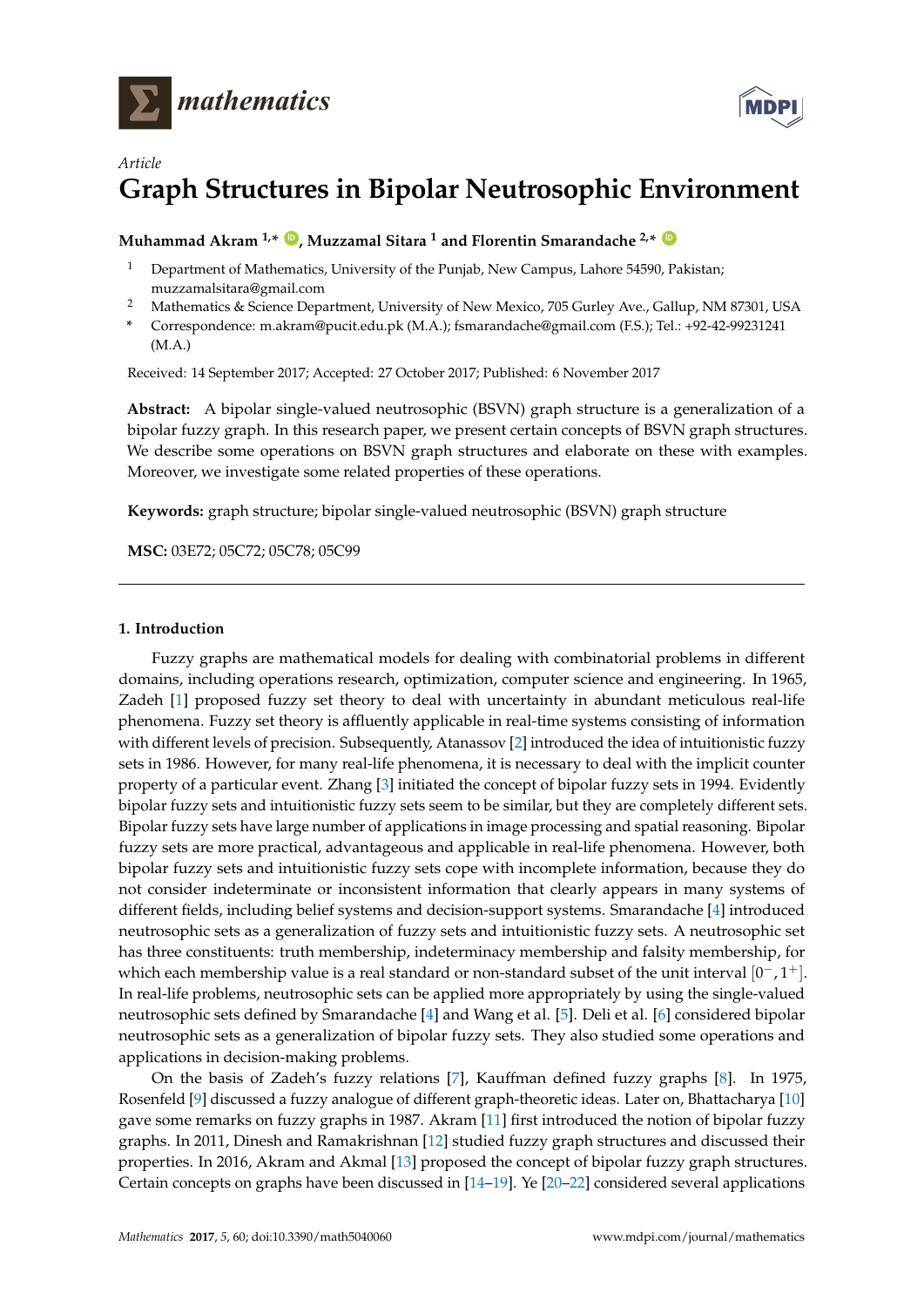of single-valued neutrosophic sets. Inthis research paper, we present certain concepts of bipolar single-valued neutrosophic graph structures (BSVNGSs). We introduce some operations on BSVNGSs and elaborate on these with examples. Moreover, we investigate some relevant and remarkable properties of these operators.

We have used standard definitions and terminologies in this paper. For other notations, terminologies and applications not mentioned in the paper, the readers are referred to [\[23](#page-19-15)[–29\]](#page-19-16).

#### **2. Bipolar Single-Valued Neutrosophic Graph Structures**

**Definition 1.** *[\[4\]](#page-19-1) A neutrosophic set N on a non-empty set V is an object of the form*

$$
N = \{ (v, T_N(v), I_N(v), F_N(v)) : v \in V \}
$$

where  $T_N$ ,  $I_N$ ,  $F_N$  :  $V$   $\rightarrow$   $[0^-,1^+]$  and there is no restriction on the sum of  $T_N(v)$ ,  $I_N(v)$  and  $F_N(v)$ *for all*  $v \in V$ .

**Definition 2.** *[\[5\]](#page-19-2) A single-valued neutrosophic set N on a non-empty set V is an object of the form*

$$
N = \{ (v, T_N(v), I_N(v), F_N(v)) : v \in V \}
$$

where  $T_N$ ,  $I_N$ ,  $F_N: V \to [0,1]$  and the sum of  $T_N(v)$ ,  $I_N(v)$  and  $F_N(v)$  is confined between 0 and 3 for all *v* ∈ *V.*

**Definition 3.** *[\[23\]](#page-19-15) A BSVN set on a non-empty set V is an object of the form*

$$
B = \{ (v, T_B^P(v), I_B^P(v), F_B^P(v), T_B^N(v), I_B^N(v), F_B^N(v)) : v \in V \}
$$

where  $T_B^P$ ,  $I_B^P$ ,  $F_B^P$  :  $V \to [0,1]$  and  $T_B^N$ ,  $I_B^N$ ,  $F_B^N$  :  $V \to [-1,0]$ . The positive values  $T_B^P(v)$ ,  $I_B^P(v)$  and  $F^P_B(v)$  denote the truth, indeterminacy and falsity membership values of an element  $v \in V$ , whereas negative  $values \, \, T^N_B(v)$ ,  $I^N_B(v)$  and  $F^N_B(v)$  indicate the implicit counter property of truth, indeterminacy and falsity *membership values of an element*  $v \in V$ .

**Definition 4.** [\[23\]](#page-19-15) A BSVN graph on a non-empty set V is a pair  $G = (B, R)$ , where B is a BSVN set on V *and R is a BSVN relation in V such that*

$$
T_R^P(b,d) \leq T_B^P(b) \wedge T_B^P(d), \quad I_R^P(b,d) \leq I_B^P(b) \wedge I_B^P(d), \quad F_R^P(b,d) \leq F_B^P(b) \vee F_B^P(d),
$$
  
\n
$$
T_R^N(b,d) \geq T_B^N(b) \vee T_B^N(d), \quad I_R^N(b,d) \geq I_B^N(b) \vee I_B^N(d), \quad F_R^N(b,d) \geq F_B^N(b) \wedge F_B^N(d)
$$

*for all*  $b, d \in V$ .

We now define the BSVNGS.

**Definition 5.** [\[30\]](#page-19-17) A BSVNGS of a graph structure  $\check{G}_s = (V, V_1, V_2, \ldots, V_m)$  is denoted by  $\check{G}_{bn} = (B, B_1, B_2, \ldots, B_m)$ , where  $B = < b, T^P(b), I^P(b), F^P(b), T^N(b), I^N(b), F^N(b) >$  is a BSVN set on the set V and  $B_k = <(b,d)$ ,  $T_k^P(b,d)$ ,  $I_k^P(b,d)$ ,  $F_k^P(b,d)$ ,  $T_k^N(b,d)$ ,  $I_k^N(b,d)$ ,  $F_k^N(b,d)$   $>$  are the BSVN sets on *Vk such that*

$$
T_k^P(b,d) \le \min\{T^P(b), T^P(d)\}, I_k^P(b,d) \le \min\{I^P(b), I^P(d)\}, F_k^P(b,d) \le \max\{F^P(b), F^P(d)\},
$$
  

$$
T_k^N(b,d) \ge \max\{T^N(b), T^N(d)\}, I_k^N(b,d) \ge \max\{I^N(b), I^N(d)\}, F_k^N(b,d) \ge \min\{F^N(b), F^N(d)\}
$$

for all b,  $d \in V$ . Note that  $0 \le T_k^P(b,d) + I_k^P(b,d) + F_k^P(b,d) \le 3$ ,  $-3 \le T_k^N(b,d) + I_k^N(b,d) + F_k^N(b,d) \le 0$ *for all* (*b*, *d*) ∈ *V<sup>k</sup> , and* (*b*, *d*) *represents an edge between two vertices b and d. In this paper we use bd in place of* (*b*, *d*)*.*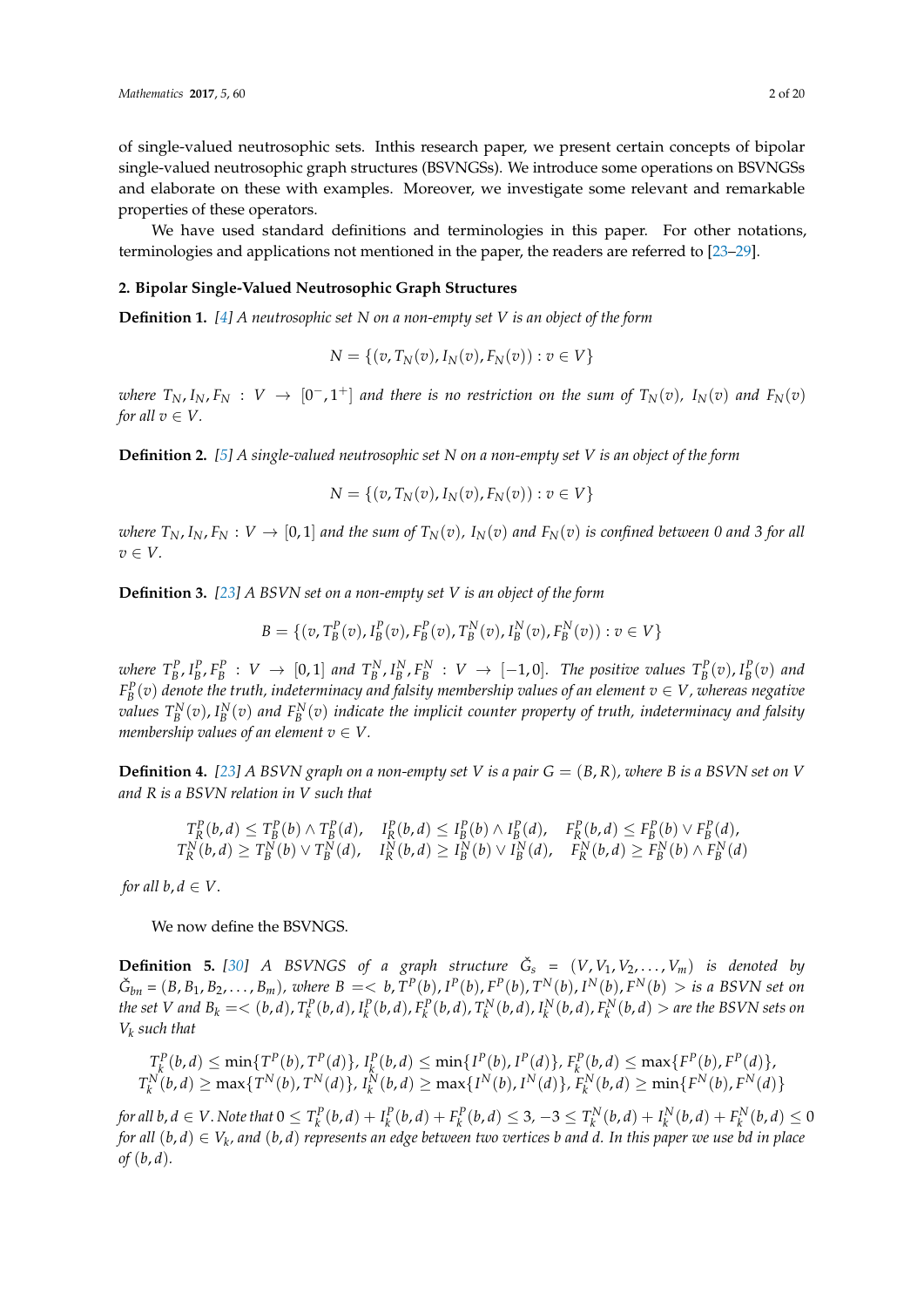<span id="page-2-0"></span>**Example 1.** Consider a graph structure  $\check{G}_s = (V, V_1, V_2, V_3)$  such that  $V = \{b_1, b_2, b_3, b_4, b_5, b_6, b_7, b_8\}$ ,  $V_1 = \{b_1b_2, b_2b_7, b_4b_8, b_6b_8, b_5b_6, b_3b_4\}, V_2 = \{b_1b_5, b_5b_7, b_3b_6, b_7b_8\}, and V_3 = \{b_1b_3, b_2b_4\}.$  Let B be *a BSVN set on V given in Table [1](#page-2-0) and B*1*, B*<sup>2</sup> *and B*<sup>3</sup> *be BSVN sets on V*1*, V*<sup>2</sup> *and V*3*, respectively, given in Table [2.](#page-2-1)*

| В     | $b_1$  | b <sub>2</sub> | $b_3$  | $b_4$  | $b_{5}$     | b <sub>6</sub> | b <sub>7</sub> | bg     |
|-------|--------|----------------|--------|--------|-------------|----------------|----------------|--------|
| $T^P$ | 0.5    | 0.4            | 0.4    | 0.5    | 0.3         | 0.4            | 0.5            | 0.3    |
| $I^P$ | 0.4    | 0.3            | 0.4    | 0.4    | 0.2         | 0.4            | 0.5            | 0.4    |
| $F^P$ | 0.6    | $0.5^{\circ}$  | 0.4    | 0.6    | 0.4         | 0.7            | 0.4            | 0.5    |
| $T^N$ | $-0.5$ | $-0.4$         | $-0.4$ | $-0.5$ | $-0.3$      | $-0.4$         | $-0.5$         | $-0.3$ |
| $I^N$ | $-0.4$ | $-0.3$         | $-0.4$ | $-0.4$ | $-0.2$      | $-0.4$         | $-0.5$         | $-0.4$ |
| $F^N$ | $-0.6$ | $-0.5$         | $-0.4$ |        | $-0.6 -0.4$ | $-0.7$         | $-0.4$         | $-0.5$ |

**Table 1.** Bipolar single-valued neutrosophic (BSVN) set *B* on vertex set *V*.

| <b>Table 2.</b> BSVN sets $B_1$ , $B_2$ and $B_3$ . |  |  |  |  |  |  |
|-----------------------------------------------------|--|--|--|--|--|--|
|-----------------------------------------------------|--|--|--|--|--|--|

<span id="page-2-1"></span>

| B <sub>1</sub> | $b_1b_2$      | $b_2b_7$ | $b_4b_8$ |        | $b_6b_8$ $b_5b_6$ | $b_3b_4$ | $B_2$ | $b_1b_5$ | $b_5b_7$ | $b_3b_6$ | $b_7b_8$ | $B_3$ | $b_1b_3$ $b_2b_4$ |        |
|----------------|---------------|----------|----------|--------|-------------------|----------|-------|----------|----------|----------|----------|-------|-------------------|--------|
| $T^P$          | 0.4           | 0.4      | 0.3      | 0.3    | 0.3               | 0.4      | $T^P$ | 0.3      | 0.3      | 0.4      | 0.3      | $T^P$ | 0.4               | 0.4    |
| $I^P$          | 0.3           | 0.3      | 0.4      | 0.4    | 0.2               | 0.4      | $I^P$ | 0.2      | 0.2      | 0.4      | 0.4      | $I^P$ | 0.4               | 0.3    |
| $F^P$          | $0.6^{\circ}$ | 0.5      | 0.6      | 0.7    | 0.7               | 0.6      | $F^P$ | 0.6      | 0.4      | 0.7      | 0.5      | $F^P$ | $0.6^{\circ}$     | 0.6    |
| $T^N$          | $-0.4$        | $-0.4$   | $-0.3$   | $-0.3$ | $-0.3$            | $-0.4$   | $T^N$ | $-0.3$   | $-0.3$   | $-0.4$   | $-0.3$   | $T^N$ | $-0.4$            | $-0.4$ |
| I <sub>N</sub> | $-0.3$        | $-0.3$   | $-0.4$   | $-0.4$ | $-0.2$            | $-0.4$   | $I^N$ | $-0.2$   | $-0.2$   | $-0.4$   | $-0.4$   | $I^N$ | $-0.4$            | $-0.3$ |
| $F^N$          | $-0.6$        | $-0.5$   | $-0.6$   | $-0.7$ | $-0.7$            | $-0.6$   | $F^N$ | $-0.6$   | $-0.4$   | $-0.7$   | $-0.5$   | $F^N$ | $-0.6$            | $-0.6$ |

*By direct calculations, it is easy to show that G*ˇ *bn =* (*B*, *B*1, *B*2, *B*3) *is a BSVNGS. This BSVNGS is shown in Figure [1.](#page-2-2) Generated with LaTeXDraw 2.0.8 on Saturday March 11 20:30:24 PKT 2017.*

<span id="page-2-2"></span>

 $\frac{1}{2}$ **Figure 1.** A BSVN graph structure.

 $supp(B_2), \ldots, supp(B_m))$  *is a B<sub>k</sub>-cycle.*  $\begin{bmatrix} h_1 \\ h_2 \end{bmatrix}$  is a  $B_k$ -cycle. **Definition 6.** A BSVNGS  $\check{G}_{bn} = (B, B_1, B_2, \ldots, B_m)$  is called a  $B_k$ -cycle if  $(supp(B), supp(B_1))$ ,

**Example [2](#page-3-0).** *Consider a BSVNGS*  $\check{G}_{bn} = (B, B_1, B_2)$  *as shown in Figure* 2*.*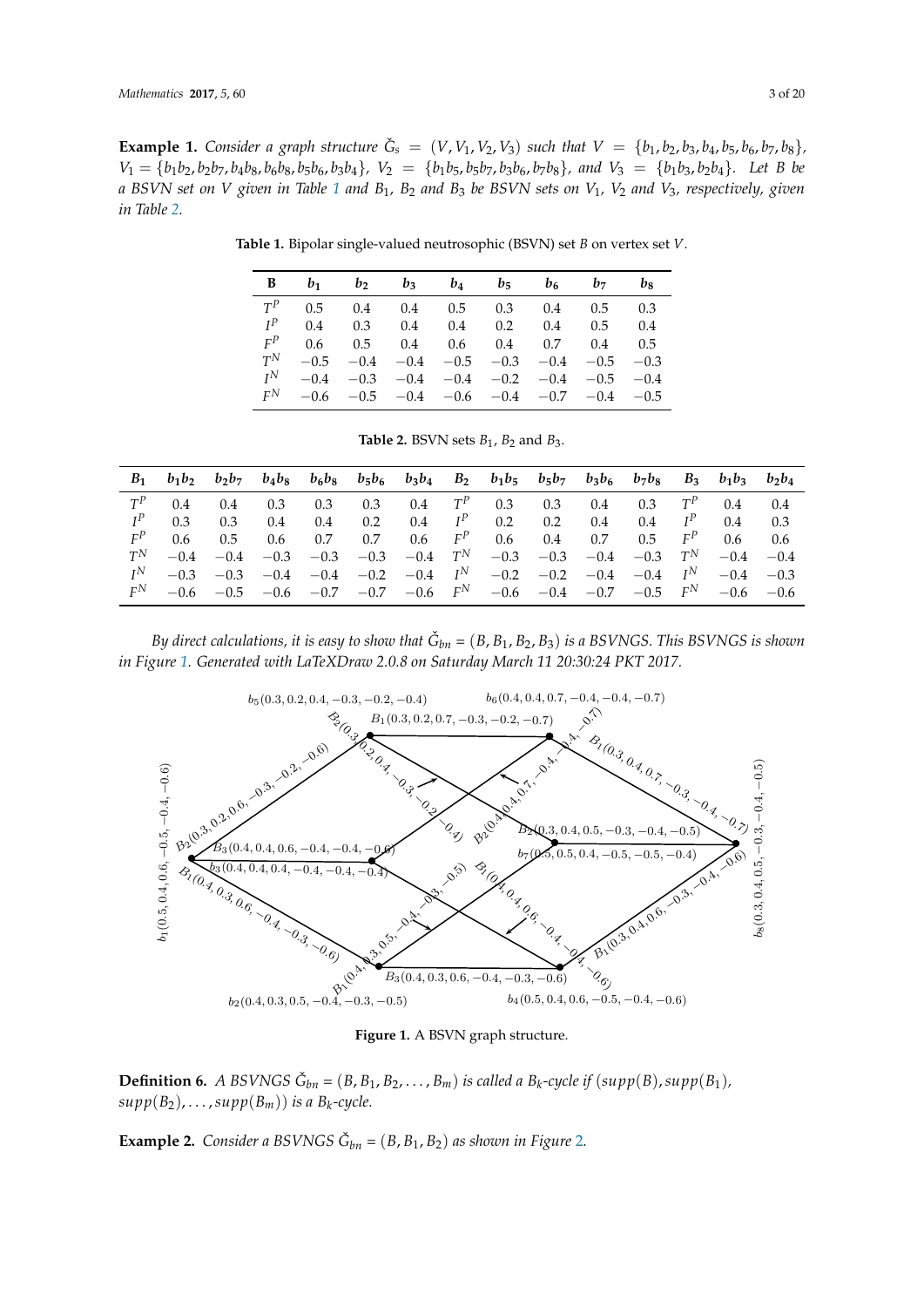<span id="page-3-0"></span>

**Figure 2.** A BSVN  $B_1$ -cycle.

 $\mathcal{F} = \mathcal{F} \cup \mathcal{F}$   $\mathcal{F} = \mathcal{F} \cup \mathcal{F}$  single-valued neutrosophic B1-cycle  $\check{G}_{bn}$  *is a B*<sub>1</sub>-cycle, *as* ( $supp(B)$ ,  $supp(B_1)$ , $supp(B_2)$ ) *is a B*<sub>1</sub>-cycle, *that is, b*<sub>2</sub>-b<sub>3</sub>-b<sub>4</sub>-b<sub>5</sub>-b<sub>2</sub>.

**Definition 7.** A BSVNGS  $\check{G}_{bn} = (B, B_1, B_2, \ldots, B_m)$  is a BSVN fuzzy  $B_k$ -cycle (for any k) if  $\check{G}_{bn}$  is a  $B_k$ -cycle  $I_{B_k}^P(bd) = \min\{I_{B_k}^P(ef) : ef \in B_k = supp(B_k)\}, F_{B_k}^P(bd) = \max\{F_{B_k}^P(ef) : ef \in B_k = supp(B_k)\},$  $T_{B_k}^N(bd) = \max\{T_{B_k}^N(ef) : ef \in B_k = supp(B_k)\}, I_{B_k}^N(bd) = \max\{I_{B_k}^N(ef) \}$  $(f)$  :  $ef \in B_k = supp(B_k)$  $\mathcal{L}_{B_k}(e^u) = \min\{\mathcal{L}_{B_k}(e^u): e^u \leq B_k = \sup_{k=0}^{\infty} \mathcal{L}_{B_k}(E_k)\}.$ and no unique  $B_k$ -edge bd exists in  $\check{G}_{bn}$ , such that  $T_{B_k}^P(bd) = \min\{T_{B_k}^P(ef) : ef \in B_k = supp(B_k)\}$ ,  $I_{B_k}^P(bd) = \min\{I_{B_k}^P(ef) : ef \in B_k = supp(B_k)\}, F_{B_k}^P(bd) = \max\{F_{B_k}^P(ef) : ef \in B_k = supp(B_k)\},$  $T_{B_k}^N(bd) = \max\{T_{B_k}^N(ef) : ef \in B_k = supp(B_k)\}, I_{B_k}^N(bd) = \max\{I_{B_k}^N(ef) : ef \in B_k = supp(B_k)\}$  $or F_{B_k}^N(bd) = \min\{F_{B_k}^N(ef) : ef \in B_k = supp(B_k)\}.$ 

> <span id="page-3-1"></span>Example 3. Consider a l **Example 3.** *C[o](#page-3-1)nsider a BSVNGS*  $\check{G}_{bn} = (B, B_1, B_2)$  *as depicted in Figure* 3*.*



Figure 3. A BSVN fuzzy  $B_2$ -cycle.

 $T_{B_2}^P(bd) = \min\{T_{B_2}^P(ef) : ef \in B_2 = supp(B_2)\}\$ ,  $I_{B_2}^P(bd) = \min\{I_{B_2}^P(ef) : ef \in B_2 = supp(B_2)\}\$ ,  $F_p^P$  (bd)  $\overline{P}_2^{\text{max}}(b_1^{\text{max}}) = \overline{P}_2^{\text{max}}(b_2^{\text{max}}) = \overline{P}_2^{\text{max}}(b_3^{\text{max}})$ <br> $\overline{P}_2^{\text{max}}(b_4^{\text{max}}) = \overline{P}_2^{\text{max}}(b_5^{\text{max}})$  $F_{B_2}(6a) = \max\{F_{B_2}(e) \mid e \mid e \mid 2 = \sup \{F(x) \mid e \mid F_{B_2}(6a) = \min\{F_{B_2}(e) \mid e \mid e \mid 2 = \sup \{F(x) \mid e \mid F(x) = \mid e \mid F(x) = \mid e \mid F(x) = \mid e \mid F(x) = \mid e \mid F(x) = \mid e \mid F(x) = \min\{F(x) \mid F(x) = \mid e \mid F(x) = \mid e \mid F(x) = \mid e \mid F(x) = \min\{F(x) \mid F(x) = \mid e \mid F(x) = \mid e \mid F(x) = \mid e \mid F(x) = \$  $T_{B_2}^P(bd) = \min\{T_{B_2}^P(ef) : ef \in B_2 = supp(B_2)\}, I_{B_2}^P(bd) = \min\{I_{B_2}^P(ef) : ef \in B_2 = supp(B_2)\},$  $F_{B_2}^P(bd) = \max\{F_{B_2}^P(ef) : ef \in B_2 = supp(B_2)\}\$ ,  $T_{B_2}^N(bd) = \max\{T_{B_2}^N(ef) : ef \in B_2 = supp(B_2)\}\$ ,  $I_{B_2}^N(bd) = \max\{I_{B_2}^N(ef) : ef \in B_2 = supp(B_2)\}\$  or  $F_{B_2}^N(bd) = \min\{F_{B_2}^N(ef) : ef \in B_2 = supp(B_2)\}\.$ 

**Definition 8.** A sequence of vertices (distinct) in a BSVNGS  $\check{G}_{bn} = (B, B_1, B_2, ..., B_m)$  is called a  $B_k$ -path, that is,  $b_1, b_2, \ldots, b_m$ , such that  $b_{k-1}b_k$  is a BSVN  $B_k$ -edge, for all  $k = 2, \ldots, m$ .

 $B_{\rm eff}$ 

**Example [4](#page-4-0).** *Consider a BSVNGS*  $\check{G}_{bn} = (B, B_1, B_2)$  *as represented in Figure 4.*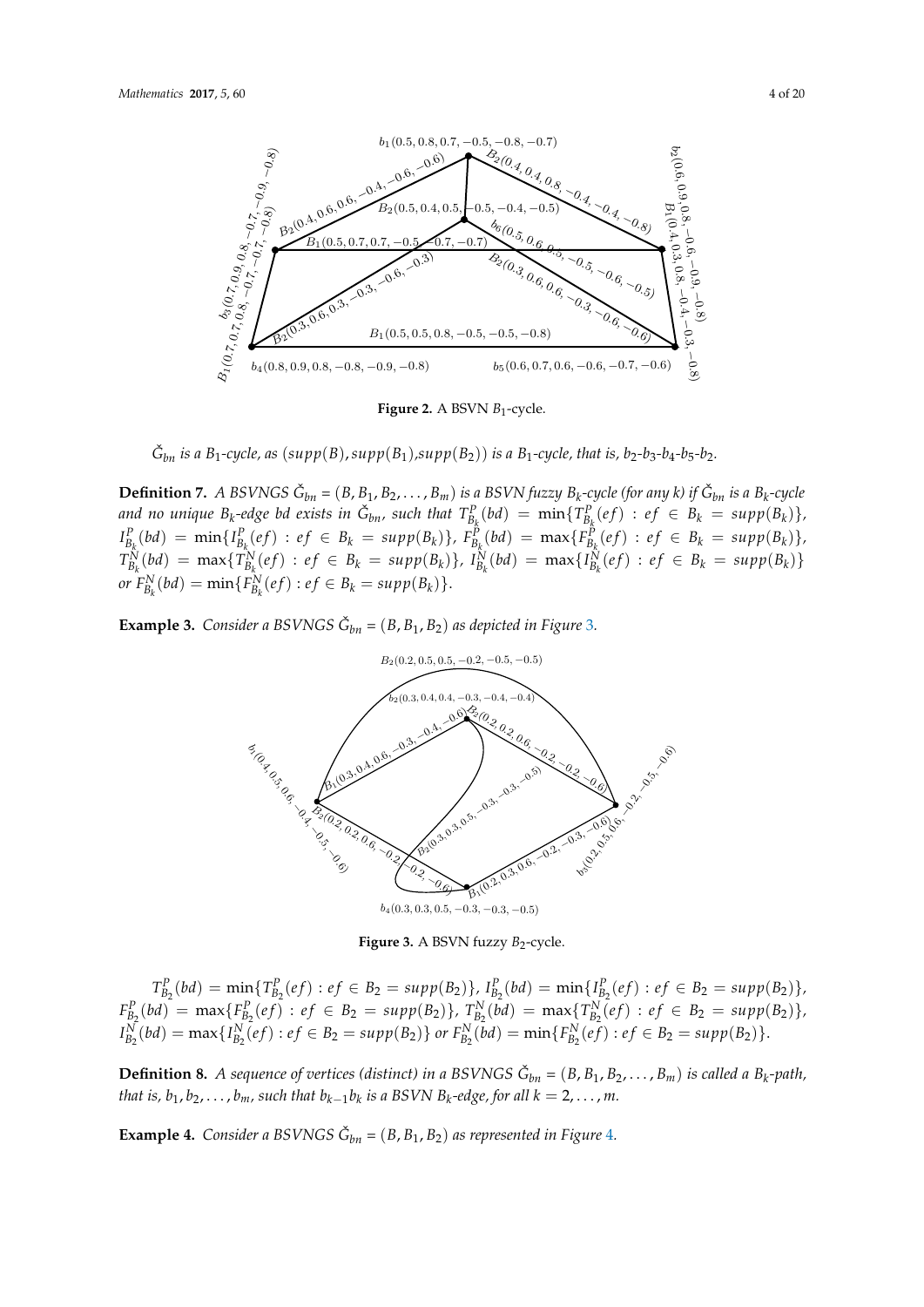<span id="page-4-0"></span>

Figure 4. A BSVN  $B_2$ -path.

In this BSVNGS, the sequence of distinct vertices  $b_1$ ,  $b_4$ ,  $b_3$ ,  $b_2$  is a BSVN B<sub>2</sub>-path.

 $I^{\dot{I}}$ **Definition 9.** Let  $\check{G}_{bn} = (B, B_1, B_2, \ldots, B_m)$  be a BSVNGS. The positive truth strength  $T^P.P_{B_k}$ , positive falsity strength F<sup>P</sup>.P<sub>Bk</sub>, and positive indeterminacy strength I<sup>P</sup>.P<sub>Bk</sub> of a B<sub>k</sub>-path, P<sub>B<sub>k</sub> = b<sub>1</sub>, b<sub>2</sub>, . . . , b<sub>n</sub>, are defined as</sub> **Definition 9.** Let  $\check{G}_{bn} = (B, B_1, B_2, \ldots, B_m)$  be a BSVNGS. The positive truth strength  $T^p \cdot P_{B_k}$ , positive falsity strength  $F^P \cdot P_{B_{k,l}}$  and positive indeterminacy strength  $I^P \cdot P_{B_{k,l}}$  of a  $B_k$ -path,  $P_{B_{k,l}} = b_1, b_2, \ldots, b_n$ , are defined as are defined as;

$$
T^{P}.P_{B_{k}} = \bigwedge_{h=2}^{n} [T_{B_{k}}^{P}(b_{h-1}b_{h})], I^{P}.P_{B_{k}} = \bigwedge_{h=2}^{n} [I_{B_{k}}^{P}(b_{h-1}b_{h})], F^{P}.P_{B_{k}} = \bigvee_{h=2}^{n} [F_{B_{k}}^{P}(b_{h-1}b_{h})]
$$

 $S$ imilarly, the negative truth strength  $T^N.P_{B_k}$ , negative falsity strength  $F^N.P_{B_k}$ , and negative indeterminacy strength  $I^N.P_{B_k}$  of a  $B_k$ -path are defined as  $\cdot$   $B_k$ , negative jaistry strength  $F$   $\cdot$   $B_k$ , and negative indeterminacy strength  $I^{\infty}$ . $FB_k^{\infty}$  of a B<sub>k</sub>-path are defined as

$$
T^N.P_{B_k} = \bigvee_{h=2}^n [T_{B_k}^N(b_{h-1}b_h)], \ I^N.P_{B_k} = \bigvee_{h=2}^n [I_{B_k}^N(b_{h-1}b_h)], \ F^N.P_{B_k} = \bigwedge_{h=2}^n [F_{B_k}^N(b_{h-1}b_h)]
$$

<span id="page-4-1"></span>**Example 5.** Consider a BSVNGS  $\check{G}_{bn} = (B, B_1, B_2, B_3)$  as shown [in](#page-4-1) Figure 5.



**Figure 5.** A bipolar single-valued neutrosophic graph structure (BSVNGS)  $\check{G}_{bn} = (B, B_1, B_2, B_3)$ .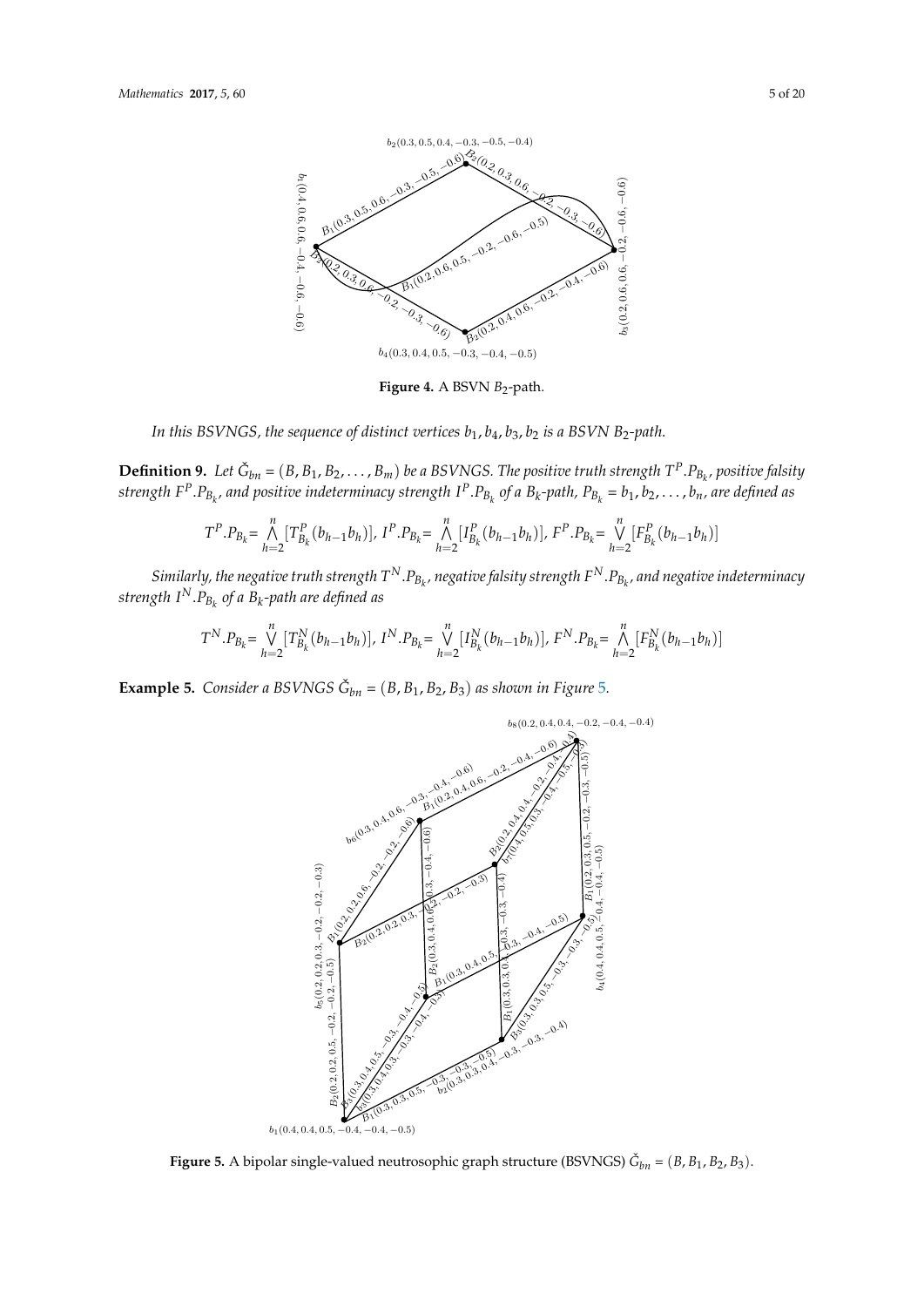In this BSVNGS, there is a B<sub>1</sub>-path, that is,  $P_{B_1} = b_5$ ,  $b_6$ ,  $b_8$ ,  $b_4$ ,  $b_3$ . Thus,  $T^N.P_{B_1} = -0.2$ ,  $I^N.P_{B_1} = -0.2$ ,  $F^N \cdot P_{B_2} = -0.6$ ,  $T^P \cdot P_{B_1} = 0.2$ ,  $I^P \cdot P_{B_1} = 0.2$  and  $F^P \cdot P_{B_2} = 0.6$ .

**Definition 10.** *Let*  $\check{G}_{bn} = (B, B_1, B_2, \ldots, B_m)$  *be a BSVNGS. Then* 

- *The B<sup>k</sup> -positive strength of connectedness of truth between two nodes b and d is defined by*  $T_{B_k}^{P\infty}(bd) = \bigvee_{l\geq 0}$ *l*≥1  ${T}_{B_k}^{Pl}(bd)$ , such that  ${T}_{B_k}^{Pl}(bd) = (T_{B_k}^{Pl-1})$  $B_k^{PL-1}$  ⊙  $T_{B_k}^{P1}$  $(\textit{bd})$  *for*  $l ≥ 2$ *and*  $T_{B_k}^{P2}(bd) = (T_{B_k}^{P1} \circ T_{B_k}^{P1})(bd) = \bigvee_k$  $\bigvee_{y} (T_{B_k}^{P1}(by) \wedge T_{B_k}^{P1}(yd)).$
- *The B<sup>k</sup> -positive strength of connectedness of indeterminacy between two nodes b and d is defined by*  $I_{B_k}^{P\infty}(bd) = \bigvee_{l\geq 0}$ *l*≥1  ${I}_{B_k}^{Pl}(bd)$ , such that  $I_{B_k}^{Pl}(bd) = (I_{B_k}^{Pl-1})$  $B_k^{Pl-1}$  ⊙  $I_{B_k}^{Pl}$  $)(bd)$  *for*  $l ≥ 2$ *and*  $I_{B_k}^{P2}(bd) = (I_{B_k}^{P1} \circ I_{B_k}^{P1})(bd) = \bigvee_k I_{B_k}^{P1}(bd)$  $\bigvee_{y} (I_{B_k}^{P1}(by) \wedge I_{B_k}^{P1}(yd)).$
- *The B<sup>k</sup> -positive strength of connectedness of falsity between two nodes b and d is defined by*  $F_{B_k}^{P\infty}(bd) = \bigwedge_{l\geq 0}$ *l*≥1  ${F}_{B_k}^{Pl}(bd)$ , such that  $F_{B_k}^{Pl}(bd) = (F_{B_k}^{Pl-1})$  $F_{B_k}^{Pl-1}$  ⊙  $F_{B_k}^{Pl}$  $)(bd)$  *for*  $l ≥ 2$ *and*  $F_{B_k}^{P2}(bd) = (F_{B_k}^{P1} \circ F_{B_k}^{P1})(bd) = \bigwedge$  $\mathcal{N}_y(F_{B_k}^{P1}(by) \vee F_{B_k}^{P1}(yd)).$
- *The B<sup>k</sup> -negative strength of connectedness of truth between two nodes b and d is defined by*  $T_{B_k}^{N\infty}(bd) = \bigwedge_{l\geq 0}$ *l*≥1  ${T}_{B_k}^{Nl} (bd)$ , such that  ${T}_{B_k}^{Nl} (bd) = (T_{B_k}^{Nl-1})$  $B_k^{Nl-1}$  ⊙  $T_{B_k}^{N1}$ )(*bd*) for  $l ≥ 2$ *and*  $T_{B_k}^{N2}(bd) = (T_{B_k}^{N1} \circ T_{B_k}^{N1})(bd) = \bigwedge_{y}$  $\bigwedge_{y} (T_{B_k}^{N1}(by) \vee T_{B_k}^{N1}(yd)).$
- *The B<sup>k</sup> -negative strength of connectedness of indeterminacy between two nodes b and d is defined by*  $I_{B_k}^{N\infty}(bd) = \bigwedge_{l\geq 0}$ *l*≥1  ${I}_{B_k}^{Nl}(bd)$ , such that  $I_{B_k}^{Nl}(bd) = (I_{B_k}^{Nl-1})$  $B_k^{Nl-1}$  ⊙  $I_{B_k}^{N1}$  $)(bd)$  *for*  $l ≥ 2$ and  $I_{B_k}^{N2}(bd) = (I_{B_k}^{N1} \circ I_{B_k}^{N1})(bd) = \bigwedge_y (I_{B_k}^{N1}(by) \vee I_{B_l}^{N1}(yd)).$ *y*
- *The B<sup>k</sup> -negative strength of connectedness of falsity between two nodes b and d is defined by*  $F_{B_k}^{N\infty}(bd) = \bigvee_{k \geq 0}$ *l*≥1  ${F_{B_k}^{Nl}(bd)}$ , such that  $F_{B_k}^{Nl}(bd) = (F_{B_k}^{Nl-1})$  $F_{B_k}^{Nl-1}$   $\circ$   $F_{B_k}^{N1}$  $)(bd)$  *for*  $l ≥ 2$ *and*  $F_{B_k}^{N2}(bd) = (F_{B_k}^{N1} \circ F_{B_k}^{N1})(bd) = \bigvee_k$  $\bigvee_{y} (F_{B_k}^{N1}(by) \wedge F_{B_k}^{N1}(yd)).$

**Definition 11.** Let  $\check{G}_{bn} = (B, B_1, B_2, \ldots, B_m)$  be a BSVNGS and "b" be a node in  $\check{G}_{bn}$ . Let  $(B', B'_1, B'_2, \ldots, B'_m)$ *be a BSVN subgraph structure of*  $\check{G}_{bn}$  *induced by B*  $\setminus$  *{b} such that*  $\forall e \neq b$ *, f*  $\neq b$ 

$$
T_{B'}^{P}(b) = I_{B'}^{P}(b) = T_{B'}^{P}(be) = I_{B'_{k}}^{P}(be) = I_{B'_{k}}^{P}(be) = 0
$$
  
\n
$$
T_{B'}^{N}(b) = I_{B'}^{N}(b) = T_{B'}^{N}(be) = T_{B'_{k}}^{N}(be) = I_{B'_{k}}^{N}(be) = 0
$$
  
\n
$$
T_{B'}^{P}(e) = T_{B}^{P}(e), I_{B'}^{P}(e) = I_{B}^{P}(e), F_{B'}^{P}(e) = F_{B}^{P}(e), T_{B'}^{N}(e) = T_{B}^{N}(e), I_{B'}^{N}(e) = I_{B}^{N}(e), F_{B'}^{N}(e) = I_{B}^{N}(e), F_{B'}^{N}(e) = I_{B}^{N}(e), F_{B'_{k}}^{N}(e) = T_{B_{k}}^{P}(e) = T_{B_{k}}^{P}(e) = T_{B_{k}}^{P}(e) = T_{B_{k}}^{N}(e) = T_{B_{k}}^{N}(e) = T_{B_{k}}^{N}(e) = T_{B_{k}}^{N}(e) = T_{B_{k}}^{N}(e) = T_{B_{k}}^{N}(e) = T_{B_{k}}^{N}(e) = T_{B_{k}}^{N}(e) = T_{B_{k}}^{N}(e) = T_{B_{k}}^{N}(e) = T_{B_{k}}^{N}(e) = T_{B_{k}}^{N}(e) = T_{B_{k}}^{N}(e) = T_{B_{k}}^{N}(e) = T_{B_{k}}^{N}(e) = T_{B_{k}}^{N}(e) = T_{B_{k}}^{N}(e) = T_{B_{k}}^{N}(e) = T_{B_{k}}^{N}(e) = T_{B_{k}}^{N}(e) = T_{B_{k}}^{N}(e) = T_{B_{k}}^{N}(e) = T_{B_{k}}^{N}(e) = T_{B_{k}}^{N}(e) = T_{B_{k}}^{N}(e) = T_{B_{k}}^{N}(e) = T_{B_{k}}^{N}(e) = T_{B_{k}}^{N}(e) = T_{B_{k}}^{N}(e) = T_{B_{k}}^{N}(e) = T_{B_{k}}^{N}(e) = T_{B_{k}}^{N}(e) = T_{B_{k}}^{N}(e) = T_{B_{k}}^{N}(e) = T_{B_{k}}^{N}(e) = T_{B_{k}}^{N}(e) = T_{B_{k
$$

Then b is a BSVN fuzzy  $B_k$  cut-vertex if  $T_{B_k}^{P\infty}(ef) > T_{B'_k}^{P\infty}(ef)$ ,  $I_{B_k}^{P\infty}(ef) > I_{B'_k}^{P\infty}(ef)$ ,  $F_{B_k}^{P\infty}(ef) >$  $F_{B'_k}^{P\infty}(ef)$ ,  $T_{B_k}^{N\infty}(ef) < T_{B'_k}^{N\infty}(ef)$ ,  $I_{B_k}^{N\infty}(ef) < I_{B'_k}^{N\infty}(ef)$  and  $F_{B_k}^{N\infty}(ef) < F_{B'_k}^{N\infty}(ef)$ , for some  $e, f \in B \setminus \{b\}$ . Note that vertex b is a BSVN fuzzy  $B_k - T^P$  cut-vertex if  $T_{B_k}^{P\infty}(ef) > T_{B'_k}^{P\infty}(ef)$ , it is a BSVN fuzzy  $B_k - I^P$ cut-vertex if  $I_{B_k}^{P\infty}(ef) > I_{B'_k}^{P\infty}(ef)$ , and it is a BSVN fuzzy  $B_k-F^P$  cut-vertex if  $F_{B_k}^{P\infty}(ef) > F_{B'_k}^{P\infty}(ef)$ . Moreover, vertex b is a BSVN fuzzy  $B_k - T^N$  cut-vertex if  $T_{B_k}^{N\infty}(ef) < T_{B'_k}^{N\infty}(ef)$ , it is a BSVN fuzzy  $B_k - I^N$ cut-vertex if  $I_{B_k}^{N\infty}(ef) < I_{B'_k}^{N\infty}(ef)$  and it is a BSVN fuzzy  $B_k - F^N$  cut-vertex if  $F_{B_k}^{N\infty}(ef) < F_{B'_k}^{N\infty}(ef)$ .

**Example [6](#page-6-0).** Consider a BSVNGS  $\check{G}_{bn} = (B, B_1, B_2)$  as depicted in Figure 6, and let  $\check{G}_{bh}' = (B', B'_1, B'_2)$  be a  $BSVN$  subgraph structure of the  $BSVNGS$   $\check{G}_{bn}$ , which is obtained through deletion of vertex  $b_2.$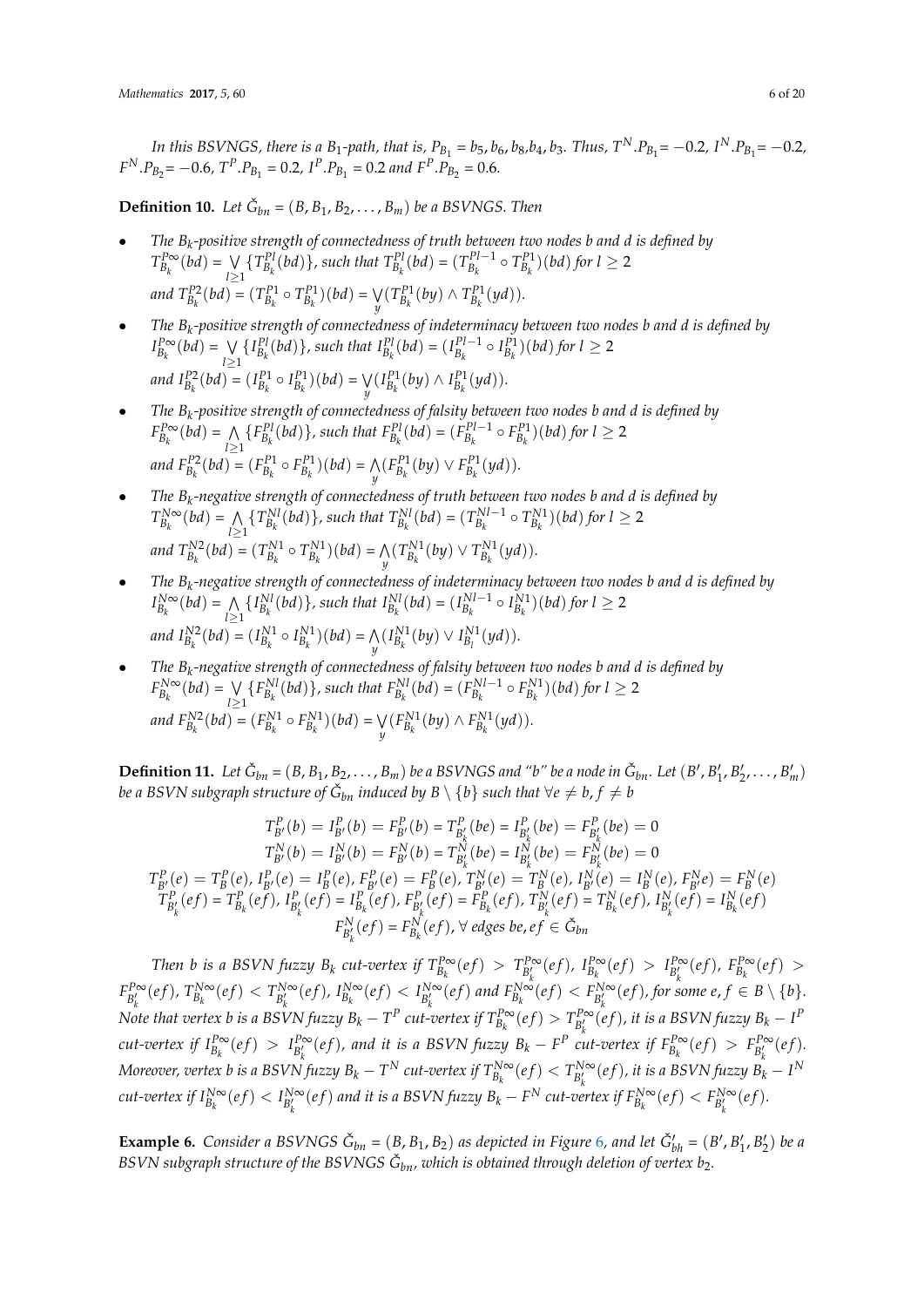<span id="page-6-0"></span>

**Figure 6.** A BSVNGS  $\check{G}_{bn} = (B, B_1, B_2)$ .

 $T_{\rm P}^{\rm PQ}(b_2b_5) = 0$ ,  $T_{\rm P}^{\rm PQ}(b_2b_5) = 0.5$ ,  $T_{\rm PQ}^{\rm PQ}(b_4b_3) = 0.7$ ,  $T_{\rm PQ}^{\rm PQ}(b_4b_3) = 0.7$ ,  $T_{\rm PQ}^{\rm PQ}(b_3b_5) = 0.3$ ,  $I_p^{B\infty}(b_3b_5) = 0.4$ .  $I_{pN}^{N\infty}(b_2b_5) = 0 > -0.5 = I_p^{N\infty}(b_2b_5)$ ,  $I_{pN}^{N\infty}(b_4b_3) = 0.7 = I_p^{N\infty}(b_4b_3)$  and  $I_{pN}^{N\infty}(b_3b_5) =$  $-0.3 > -0.4 = I_p^{\text{Now}}(b_3b_5).$  $\frac{b_1}{c_1}$  = 0.3 > -0.4 =  $I_2^{N\infty}(h_2h_5)$  $-0.3 > -0.4 = I_{B_1}^{N\infty}(b_3b_5).$ *The vertex*  $b_2$  *is a BSVN fuzzy*  $B_1 - I^P$  *cut-vertex and a BSVN fuzzy*  $B_1 - I^N$  *cut-vertex,* because  $I_{B_1'}^{P\infty}(b_2b_5) = 0$ ,  $I_{B_1}^{P\infty}(b_2b_5) = 0.5$ ,  $I_{B_1'}^{P\infty}(b_4b_3) = 0.7$ ,  $I_{B_1}^{P\infty}(b_4b_3) = 0.7$ ,  $I_{B_1'}^{P\infty}(b_3b_5) = 0.3$ ,  $I_{B_1}^{P\infty}(b_3b_5) = 0.4.$   $I_{B_1'}^{N\infty}(b_2b_5) = 0 > -0.5 = I_{B_1}^{N\infty}(b_2b_5)$ ,  $I_{B_1'}^{N\infty}(b_4b_3) = 0.7 = I_{B_1}^{N\infty}(b_4b_3)$  and  $I_{B_1'}^{N\infty}(b_3b_5) =$ 

be a BSVN fuzzy spanning subgraph structure of  $\check{G}_{bn}$ , such that **Definition 12.** Suppose  $\check{G}_{bn} = (B, B_1, B_2, \ldots, B_m)$  is a BSVNGS and bd is a  $B_k$ -edge. Let  $(B', B'_1, B'_2, \ldots, B'_m)$ *be a BSVN fuzzy spanning subgraph structure of G*ˇ *bn, such that*

$$
T_{B'_k}^P(bd) = 0 = I_{B'_k}^P(bd) = F_{B'_k}^P(bd), T_{B'_k}^N(bd) = 0 = I_{B'_k}^N(bd) = F_{B'_k}^N(bd)
$$

$$
T_{B'_k}^P(gh) = T_{B_k}^P(gh), I_{B'_k}^P(gh) = I_{B_k}^P(gh)
$$

$$
F_{B'_k}^P(bd) = F_{B_k}^P(bd), T_{B'_k}^N(gh) = T_{B_k}^N(gh), I_{B'_k}^N(gh) = I_{B_k}^N(gh), F_{B'_k}^N(bd) = F_{B_k}^N(bd), \forall \text{ edges } gh \neq bd
$$

 $F_{H}$  B<sub>i</sub>-hridge if  $T_{\cdot}^{\mathbb{P}\infty}(\rho f) > T_{\cdot}^{\mathbb{P}\infty}(\rho f)$   $I_{\cdot}^{\mathbb{P}\infty}(\rho f)$  $F_{B'_h}^{P\infty}(ef)$ ,  $T_{B_k}^{N\infty}(ef) < T_{B'_h}^{N\infty}(ef)$ ,  $I_{B'_h}$ Note that bd is a BSVN fuzzy  $B_k - T^P$  bridge if  $T_{B_k}^{P\infty}(ef) > T_{R'}^{P\infty}(ef)$ , it is a BSVN fuzzy  $B_k - I^P$  bridge if  $I_{B_k}^{P\infty}(ef) > I_{B'}^{P\infty}(ef)$  and it is a BSVN fuzzy  $B_k - \hat{F^P}$  bridge  $\int f \cdot dz$   $B_k - T^N$  bridge if  $T_{B_k}^{N\infty}(ef) < T_{B'_k}^{N\infty}(ef)$ , it is a BSVN fuzzy  $B_k - I^N$  bridge if  $I_{B_k}^{N\infty}(ef) < I_{B'_k}^{N\infty}(ef)$ and it is a BSVN fuzzy  $B_k-F^N$  bridge if  $F_{B_k}^{N\infty}(ef)< F_{B'_k}^{N\infty}(ef).$  $ef) < F_{B'_b}^{N\infty}(ef).$ Then bd is a BSVN fuzzy  $B_k$ -bridge if  $T_{B_k}^{P\infty}(ef) > T_{B'_k}^{P\infty}(ef)$ ,  $I_{B_k}^{P\infty}(ef) > I_{B'_k}^{P\infty}(ef)$ ,  $F_{B_k}^{P\infty}(ef) > I_{B'_k}^{P\infty}(ef)$  $F_{B'_k}^{P\infty}(ef)$ ,  $T_{B_k}^{N\infty}(ef) < T_{B'_k}^{N\infty}(ef)$ ,  $I_{B_k}^{N\infty}(ef) < I_{B'_k}^{N\infty}(ef)$  and  $F_{B_k}^{N\infty}(ef) < F_{B'_k}^{N\infty}(ef)$ , for some  $e, f \in V$ . Note that bd is a BSVN fuzzy  $B_k - T^P$  bridge if  $T_{B_k}^{P\infty}(ef) > T_{B'_k}^{P\infty}(ef)$ , it is a BSVN fuzzy  $B_k - I^P$  bridge if  $I_{B_k}^{P\infty}(ef) > I_{B'_k}^{P\infty}(ef)$  and it is a BSVN fuzzy  $B_k - F^P$  bridge if  $F_{B_k}^{P\infty}(ef) > F_{B'_k}^{P\infty}(ef)$ . Moreover, bd is a BSVN fuzzy  $B_k - T^N$  bridge if  $T^{N\infty}_{B'_k}(ef) < T^{N\infty}_{B'_k}(ef)$ , it is a BSVN fuzzy  $B_k - I^N$  bridge if  $I^{N\infty}_{B'_k}(ef) < I^{N\infty}_{B'_k}(ef)$ 

 $\sum_{i=1}^{k}$   $\sum_{i=1}^{k}$   $\sum_{i=1}^{k}$   $\sum_{i=1}^{k}$   $\sum_{i=1}^{k}$   $\sum_{i=1}^{k}$   $\sum_{i=1}^{k}$   $\sum_{i=1}^{k}$   $\sum_{i=1}^{k}$   $\sum_{i=1}^{k}$   $\sum_{i=1}^{k}$   $\sum_{i=1}^{k}$   $\sum_{i=1}^{k}$   $\sum_{i=1}^{k}$   $\sum_{i=1}^{k}$   $\sum_{i=1}^{k}$   $\sum_{i=1}^{k}$  <sup>N</sup> bridge if Example 7. Consular a BSV1NGS  $G_{bn} = (B, B_1, B_2)$  as depicted in Figure 0 and  $G_{bs} = (B, B_1, B_2)$ , a BSV1N<br>spanning subgraph structure of the BSVNGS  $\check{G}_{bn}$  obtained by deleting  $B_1$ -edge  $(b_2b_5)$  and that is shown in **Example 7.** Consider a BSVNGS  $\check{G}_{bn} = (B, B_1, B_2)$  as depicted in Figure [6](#page-6-0) and  $\check{G}_{bs}' = (B', B'_1, B'_2)$ , a BSVN  $E_{\text{gure}}$  2.19. Consider a BSV  $\Omega$ *Figure [7.](#page-7-0)*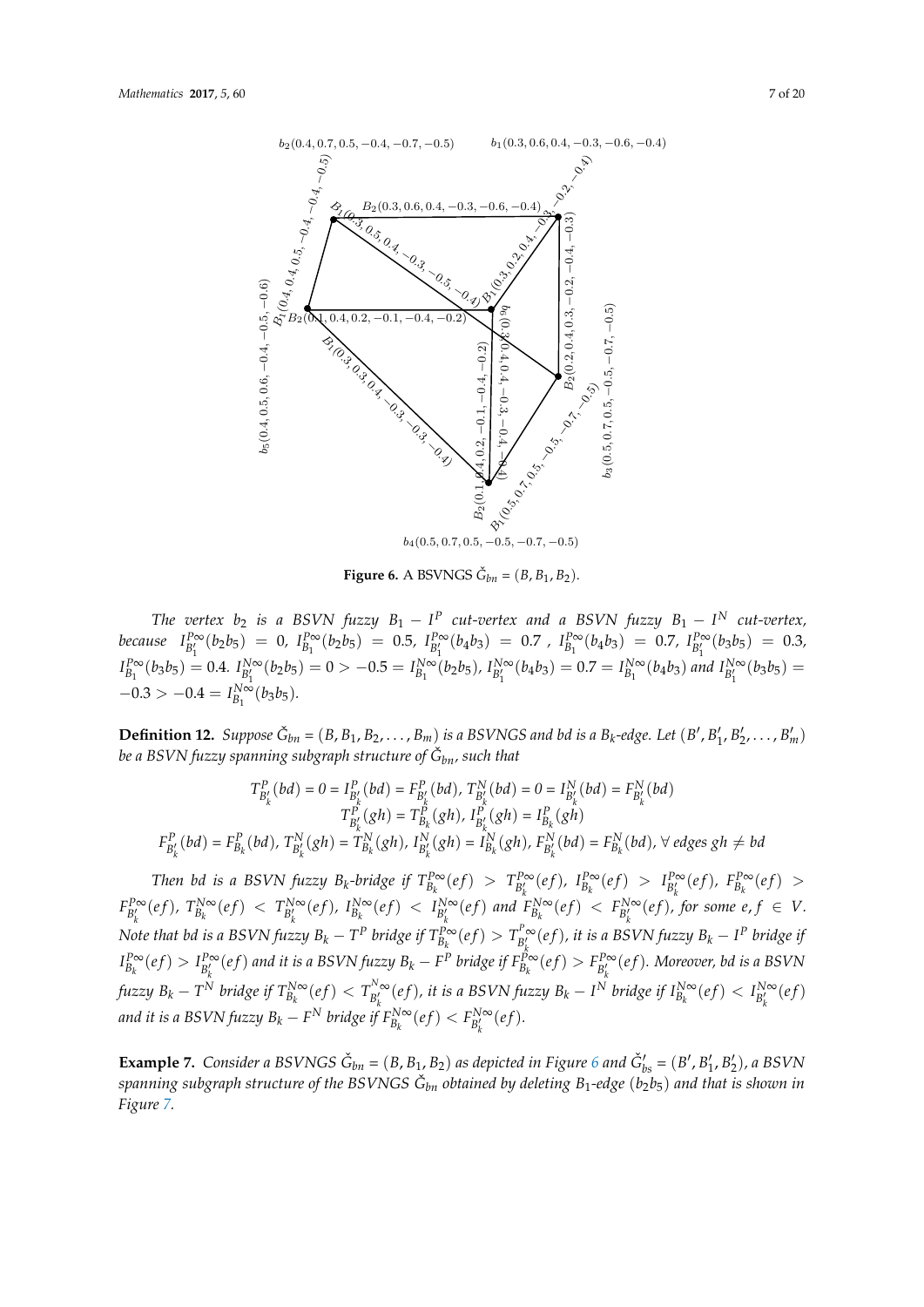<span id="page-7-0"></span>

Figure 2.7: A BSVNGS Gˇ′  $\begin{pmatrix} 1 & 2 \end{pmatrix}$  $\mathcal{L}$ ,  $\mathcal{L}$ **Figure 7.** A BSVNGS  $\check{G}'_{bs} = (B', B'_1, B'_2)$ .

 $I_{B_1}^{P\infty}(b_2b_5) = 0.4$ ,  $F_{B_1'}^{P\infty}(b_2b_5) = 0.4$ ,  $F_{B_1}^{P\infty}(b_2b_5) = 0.5$ .,  $T_{B_1'}^{N\infty}(b_2b_5) = -0.3 > -0.4 = T_{B_1}^{N\infty}(b_2b_5)$ ,  $I_{B_1'}^{N\infty}(b_2b_5) =$  $-0.3 > -0.4 = I_{B_1}^{N_{\infty}^{>0}}(b_2b_5)$ , and  $F_{B'_1}^{N_{\infty}}(b_2b_5) = -0.4 > -0.5 = F_{B_1}^{N_{\infty}}(b_2b_5)$ . This edge (b<sub>2</sub>b<sub>5</sub>) is a BSVN fuzzy B<sub>1</sub>-bridge, as  $T_{B_1'}^{P\infty}(b_2b_5) = 0.3$ ,  $T_{B_1}^{P\infty}(b_2b_5) = 0.4$ ,  $I_{B_1'}^{P\infty}(b_2b_5) = 0.3$ ,  $I_{B_1}^{P\infty}(b_2b_5)=0.4,\nonumber\\ F_{B_1'}^{P\infty}(b_2b_5)=0.4,\nonumber\\ F_{B_1}^{P\infty}(b_2b_5)=0.5,\nonumber\\ T_{B_1'}^{N\infty}(b_2b_5)=-0.3>-0.4=T_{B_1}^{N\infty}(b_2b_5),\nonumber\\ I_{B_1'}^{N\infty}(b_2b_5)=0.5,\nonumber\\ I_{B_1'}^{N\infty}(b_2b_5)=0.5,\nonumber\\ I_{B_1'}^{N\infty}(b_2b_5)=0.5,\nonumber\\ I_{B_1'}^{N\infty}(b_$  $-0.3 > -0.4 = I_{B_1}^{N\infty}(b_2b_5)$ , and  $F_{B_1'}^{N\infty}(b_2b_5) = -0.4 > -0.5 = F_{B_1}^{N\infty}(b_2b_5)$ . This edge  $(b_2b_5)$  is a BSVN fuzz  $H$  fuzzy  $B_1$ -bridge, as  $T_{pQ}^{P\infty}(b_2b_5) = 0.3$ ,  $T_p^{P\infty}(b_2b_5) = 0.4$ ,  $I_{pQ}^{P\infty}(b_2b_5) = 0.3$ ,  $I_{B_2}^{P\infty}(b_2b_5) = 0.4$ ,  $F_{p'}^{P\infty}(b_2b_5)$  $\int_{B_1}^{B_2}(b_2b_5) = 0.4, F_{B_1}^{P\infty}(b_2b_5) = 0.5, F_{B_1}^{N\infty}(b_2b_5) = -0.3 > -0.4 = T_{B_1}^{N\infty}$  $T^{N\infty}_{B_1}(b_2b_5)$ ,  $I^1_B$  $\sum_{Q: Q \leq P} 0.32 - B_{B_1} (v_2 v_5)$ , and  $B_1^{B_1} (v_2 v_5) = 0.32 - B_{B_1} (v_2 v_5)$ .

**Definition 13.** A BSVNGS  $\check{G}_{bn} = (B, B_1, B_2, \ldots, B_m)$  is a  $B_k$ -tree if  $(supp(B), supp(B_1), supp(B_2))$ ,  $\ldots$ , supp $(B_m)$ ) is a  $B_k$ -tree. Alternatively,  $\check{G}_{bn}$  is a  $B_k$ -tree if  $\check{G}_{bn}$  has a subgraph induced by  $supp(B_k)$ that forms a tree.

**Example [8.](#page-7-1)** *Consider the BSVNGS*  $\check{G}_{bn} = (B, B_1, B_2)$  *as depicted in Figure 8.* Example 2.  $Covilm!b_1 BCIDICC \overset{\sim}{\Omega}$  (B, B, B) as depicted in Fig. 2.8

 $\frac{1}{\sqrt{2}}$ 

<span id="page-7-1"></span>

Figure 8. A BSVN  $B_2$ -tree. Figure 2.8: A bipolar single-valued neutrosophic B2-tree

This BSVNGS  $\check{G}_{bn} = (B, B_1, B_2)$  is a B<sub>2</sub>-tree, as  $(supp(B), supp(B_1), supp(B_2))$  is a B<sub>2</sub>-tree.

**Definition 14.** A BSVNGS  $G_{bn} = (B, B_1, B_2, \ldots, B_m)$  is a BSVN fuzzy  $B_k$ -tree if  $G_{bn}$  has a BSVN fuzzy spanning subgraph structure  $H_{bn} = (B', B'_1, B'_2, \ldots, B'_m)$  such that for all  $B_k$ -edges, bd not in  $H_{bn}$ : **Definition 14** A BSVNCS  $\check{C}_r = (R, R, R_2, R_1)$  is a BSVN fuzzy B, tree if  $\check{C}_r$ , hes a BSVN fuzzy spanning subgraph structure  $H_{bn}$  =  $(B', B_1', B_2', \ldots, B_m')$  such that for all  $B_k$ -edges, bd not in  $H_{bn}$ : **Definition 14.** A BSVNGS  $\check{G}_{bn} = (B, B_1, B_2, \ldots, B_m)$  is a BSVN fuzzy  $B_k$ -tree if  $\check{G}_{bn}$  has a BSVN fuzzy  $B_p$  *spanning subgraph structure*  $\check{H}_{bn} = (B', B'_1, B'_2, \ldots, B'_m)$  *such that for all*  $B_k$ *-edges, bd not in*  $\check{H}_{bn}$ .

1.  $\check{H}_{bn}$  *is a B*'<sub>k</sub>-tree.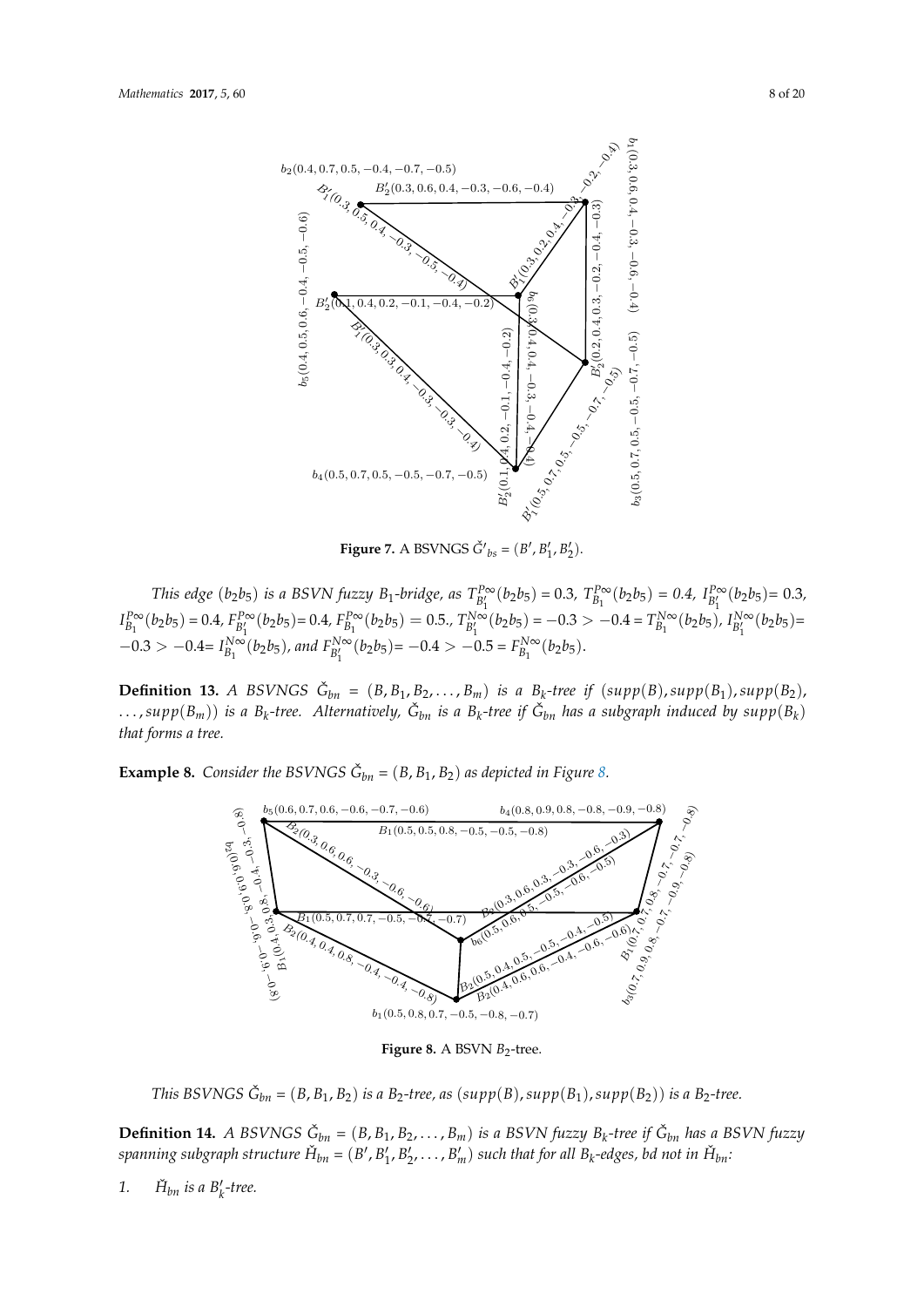*Mathematics* **2017**, *5*, 60 9 of 20

2. 
$$
T_{B_k}^P(bd) < T_{B'_k}^{P\infty}(bd)
$$
,  $I_{B_k}^P(bd) < I_{B'_k}^{P\infty}(bd)$ ,  $F_{B_k}^P(bd) < F_{B'_k}^{P\infty}(bd)$ ,  $T_{B'_k}^N(bd) > T_{B'_k}^{N\infty}(bd)$ ,  
\n $I_{B_k}^N(bd) > I_{B'_k}^{N\infty}(bd)$ , and  $F_{B_k}^N(bd) > F_{B'_k}^{N\infty}(bd)$ .

In particular,  $\check G_{bn}$  is a BSVN fuzzy  $B_k-T^P$  tree if  $T^P_{B_k}(bd)< T^{P\infty}_{B'_k}(bd)$ , it is a BSVN fuzzy  $B_k-I^P$  tree if  $I_{B_k}^P(bd) < I_{B'_k}^{P\infty}(bd)$ , and it is a BSVN fuzzy  $B_k - F^P$  tree if  $F_{B_k}^P(bd) > F_{B'_k}^{P\infty}(bd)$ . Moreover,  $\check{G}_{bn}$  is a BSVN fuzzy  $B_k - T^N$  tree if  $T_{B_k}^N(bd) > T_{B'_k}^{N\infty}(bd)$ , it is a BSVN fuzzy  $B_k - I^N$  tree if  $I_{B_k}^N(bd) > I_{B'_k}^{N\infty}(bd)$ , and it is a  $BSVN$  *fuzzy*  $B_k - F^N$  *tree if*  $F_{B_k}^N(bd) < F_{B'_k}^{N\infty}(bd)$ *.*  $\int_{R}$  if  $I_{R}^{p}$  (bd)  $\langle I_{R}^{p\infty}(bd)$ , and it is a BSVN fuzzy  $B_k - F^P$  tree if  $F_{R}^{p}$  (bd)  $\langle I_{R}^{p\infty}(bd)$ . Moreover,  $\check{G}_{hn}$  is a BSVN  $\mathcal{L}_{\mathcal{L}}$   $\mathcal{L}_{\mathcal{L}}$   $\mathcal{L}_{\mathcal{L}}$   $\mathcal{L}_{\mathcal{L}}$   $\mathcal{L}_{\mathcal{L}}$   $\mathcal{L}_{\mathcal{L}}$   $\mathcal{L}_{\mathcal{L}}$   $\mathcal{L}_{\mathcal{L}}$   $\mathcal{L}_{\mathcal{L}}$   $\mathcal{L}_{\mathcal{L}}$   $\mathcal{L}_{\mathcal{L}}$   $\mathcal{L}_{\mathcal{L}}$   $\mathcal{L}_{\mathcal{L}}$   $\mathcal{L}_{\mathcal{L}}$   $\mathcal{L}_{\mathcal{$  $\frac{1}{B_k}$   $\frac{1}{B_k}$   $\frac{1}{B_k}$   $\frac{1}{B_k}$   $\frac{1}{B_k}$   $\frac{1}{B_k}$   $\frac{1}{B_k}$   $\frac{1}{B_k}$   $\frac{1}{B_k}$   $\frac{1}{B_k}$   $\frac{1}{B_k}$   $\frac{1}{B_k}$   $\frac{1}{B_k}$   $\frac{1}{B_k}$   $\frac{1}{B_k}$   $\frac{1}{B_k}$   $\frac{1}{B_k}$   $\frac{1}{B_k}$   $\frac{1}{B_k}$   $\frac{1}{B_k}$   $D\sigma$  VIV  $\mu$ 22y  $D_k$   $\qquad$   $\qquad$   $\qquad$   $\qquad$   $\qquad$   $\qquad$   $\qquad$   $\qquad$   $\qquad$   $\qquad$   $\qquad$   $\qquad$   $\qquad$   $\qquad$   $\qquad$   $\qquad$   $\qquad$   $\qquad$   $\qquad$   $\qquad$   $\qquad$   $\qquad$   $\qquad$   $\qquad$   $\qquad$   $\qquad$   $\qquad$   $\qquad$   $\qquad$   $\qquad$   $\qquad$   $\qquad$   $\qquad$  <sup>N</sup> tree if F

<span id="page-8-0"></span>**Example 9.** *Consider the BSVNGS*  $\check{G}_{bn} = (B, B_1, B_2)$  *as depicted [in](#page-8-0) Figure 9.* 



**Figure 9.** A BSVN fuzzy  $B_1$ -tree.

It is  $B_2$ -tree, rather than a  $B_1$ -tree. However, it is a BSVN fuzzy  $B_1$ -tree, because it has a BSVN fuzzy spanning subgraph  $(B', B'_1, B'_2)$  as a  $B'_1$ -tree, which is obtained through the deletion of the  $B_1$ -edge  $b_2b_5$  from  $\ddot{G}_{bn}$ . Moreover,  $T_{B'}^{P\infty}(b_2b_5) = 0.3$ ,  $T_{B_1}^{P}(b_2b_5) = 0.2$ ,  $I_{B'}^{P\infty}(b_2b_5) = 0.3$ ,  $I_{B_1}^{P}(b_2b_5) = 0.1$ ,  $F_{B'}^{P\infty}(b_2b_5) = 0.4$ ,  $F_{B_1}(b_2b_5) = 0.5.$   $T_{B_1}^{N\infty}(b_2b_5) = -0.3 < -0.2 = T_{B_1}^{N}(b_2b_5)$ ,  $I_{B_1}^{N\infty}(b_2b_5) = -0.3 < -0.1 = I_{B_1}^{N}(b_2b_5)$  and  $P_1 \left(1 + \frac{b_1}{b_1}\right)$  $\frac{1}{2}$  $\check{G}_{bn}$ . Moreover,  $T_{B'_1}^{P\infty}(b_2b_5) = 0.3$ ,  $T_{B_1}^P(b_2b_5) = 0.2$ ,  $I_{B'_1}^{P\infty}(b_2b_5) = 0.3$ ,  $I_{B_1}^P(b_2b_5) = 0.1$ ,  $F_{B'_1}^{P\infty}(b_2b_5) = 0.4$ ,  $F_{B_1}(b_2b_5) = 0.5$ .  $T_{B'_1}^{N\infty}(b_2b_5) = -0.3 < -0.2 = T_{B_1}^N(b_2b_5)$ ,  $I_{B'_1}^{N\infty}(b_2b_5) = -0.3 < -0.1 = I_{B_1}^N(b_2b_5)$  and  $F_{B_1'}^{N\infty}(b_2b_5) = -0.4 > -0.5 = F_{B_1}(b_2b_5).$ 

Now we define the operations on BSVNGSs. <sup>b</sup><sup>1</sup> and Gˇ

**Definition 15.** Let  $\check{G}_{b1} = (B_1, B_{11}, B_{12}, \ldots, B_{1m})$  and  $\check{G}_{b2} = (B_2, B_{21}, B_{22}, \ldots, B_{2m})$  be two BSVNGSs. *The Cartesian product of*  $\check{G}_{b1}$  *and*  $\check{G}_{b2}$ *, denoted by* 

$$
\check{G}_{b1} \times \check{G}_{b2} = (B_1 \times B_2, B_{11} \times B_{21}, B_{12} \times B_{22}, \ldots, B_{1m} \times B_{2m})
$$

is defined as

(i) 
$$
\begin{cases}\nT_{(B_1 \times B_2)}^P(bd) = (T_{B_1}^P \times T_{B_2}^P)(bd) = T_{B_1}^P(b) \wedge T_{B_2}^P(d) \\
I_{(B_1 \times B_2)}^P(bd) = (I_{B_1}^P \times I_{B_2}^P)(bd) = I_{B_1}^P(b) \wedge I_{B_2}^P(d) \\
F_{(B_1 \times B_2)}^P(bd) = (F_{B_1}^P \times F_{B_2}^P)(bd) = F_{B_1}^P(b) \vee F_{B_2}^P(d)\n\end{cases}
$$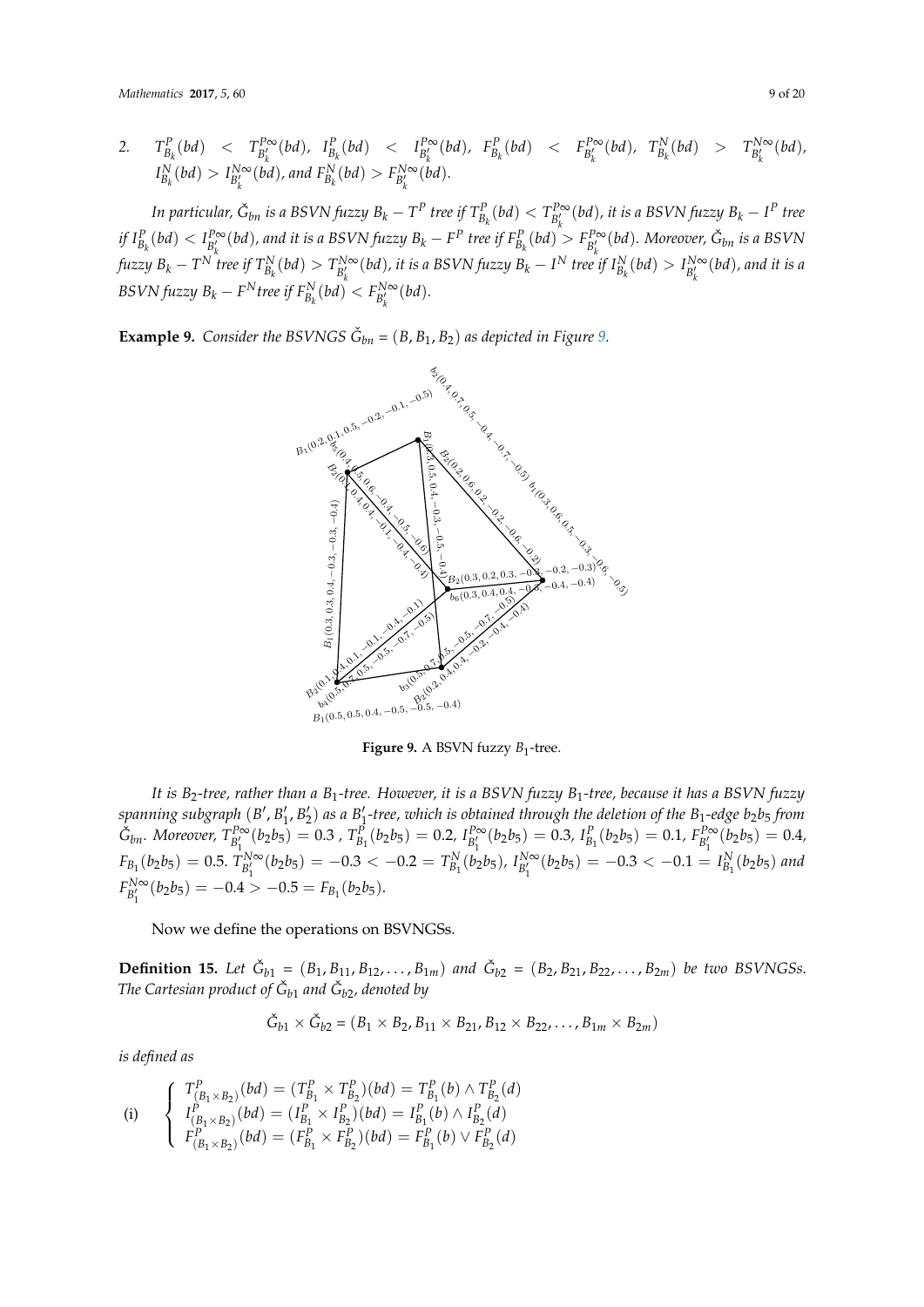(ii) 
$$
\begin{cases}\nT_{(B_1 \times B_2)}^N(bd) = (T_{B_1}^N \times T_{B_2}^N)(bd) = T_{B_1}^N(b) \vee T_{B_2}^N(d) \\
I_{(B_1 \times B_2)}^N(bd) = (I_{B_1}^N \times I_{B_2}^N)(bd) = I_{B_1}^N(b) \vee I_{B_2}^N(d) \\
F_{(B_1 \times B_2)}^N(bd) = (F_{B_1}^N \times F_{B_2}^N)(bd) = F_{B_1}^N(b) \wedge F_{B_2}^P(d) \\
for all (bd) \in V_1 \times V_2,\n\end{cases}
$$
\n(iii) 
$$
\begin{cases}\nT_{(B_{1k} \times B_{2k})}^P(bd_1)(bd_2) = (T_{B_{1k}}^P \times T_{B_{2k}}^P)(bd_1)(bd_2) = T_{B_1}^P(b) \wedge T_{B_{2k}}^P(d_1d_2) \\
I_{(B_{1k} \times B_{2k})}^P(bd_1)(bd_2) = (I_{B_{1k}}^P \times I_{B_{2k}}^P)(bd_1)(bd_2) = I_{B_1}^P(b) \vee I_{B_{2k}}^P(d_1d_2) \\
F_{(B_{1k} \times B_{2k})}^P(bd_1)(bd_2) = (T_{B_{1k}}^P \times T_{B_{2k}}^P)(bd_1)(bd_2) = F_{B_1}^P(b) \vee T_{B_{2k}}^N(d_1d_2) \\
I_{(B_{1k} \times B_{2k})}^N(bd_1)(bd_2) = (T_{B_{1k}}^N \times T_{B_{2k}}^N)(bd_1)(bd_2) = T_{B_1}^N(b) \vee T_{B_{2k}}^N(d_1d_2) \\
I_{(B_{1k} \times B_{2k})}^N(bd_1)(bd_2) = (I_{B_{1k}}^N \times I_{B_{2k}}^N)(bd_1)(bd_2) = I_{B_1}^N(b) \vee I_{B_{2k}}^N(d_1d_2) \\
I_{(B_{1k} \times B_{2k})}^N(bd_1)(bd_2) = (F_{B_{1k}}^N \times F_{B_{2k}}^P)(bd_1)(bd_2) = F_{B_1}^N(b) \wedge F
$$

**Example 10.** Consider  $\check{G}_{b1} = (B_1, B_{11}, B_{12})$  and  $\check{G}_{b2} = (B_2, B_{21}, B_{22})$  as BSVNGSs of GSs  $\check{G}_{s1} = (V_1, V_{11}, V_{12})$ and  $\check{G}_{s2} = (V_2, V_{21}, V_{22})$ , respectively, as depicted in Figure [10,](#page-9-0) where  $V_{11} = \{b_1b_2\}$ ,  $V_{12} = \{b_3b_4\}$ ,  $V_{21} = \{d_1d_2\}$ , and  $V_{22} = \{d_2d_3\}$ . **Example 10.** Consider  $\check{G}_{14} = (B_1, B_{11}, B_{12})$  and  $\check{G}_{142} = (B_2, B_{21}, B_{22})$  as BSVNGSs of GSs  $\check{G}_{24} = (V_1, V_{11}, V_{12})$ **Example 10:** Constant  $\Theta_{b1} = (V_1, V_1_1, V_1_2)$  and  $\Theta_{b2} = (V_2, V_2_1, V_2_2)$  as bey recess by GSS  $\Theta_{s1} = (V_1, V_1_1, V_1_2)$ <br>and  $\tilde{G}_{s2} = (V_2, V_{21}, V_{22})$ , respectively, as depicted in Figure 10, where  $V_{11} = \{h_1h$  $V_{21} = \{d_1d_2\}$  and  $V_{22} = \{d_2d_3\}$ .

<span id="page-9-0"></span>

**Figure 10.** Two BSVNGSs  $\check{G}_{b1}$  and  $\check{G}_{b2}$ .

The Cartesian product of  $\check{G}_{b1}$  and  $\check{G}_{b2}$ , defined as  $\check{G}_{b1} \times \check{G}_{b2} = \{B_1 \times B_2, B_{11} \times B_{21}, B_{12} \times B_{22}\}$ , is depicted in Fig. 2.11 and 2.12. *in Figures [11](#page-10-0) and [12.](#page-10-1)*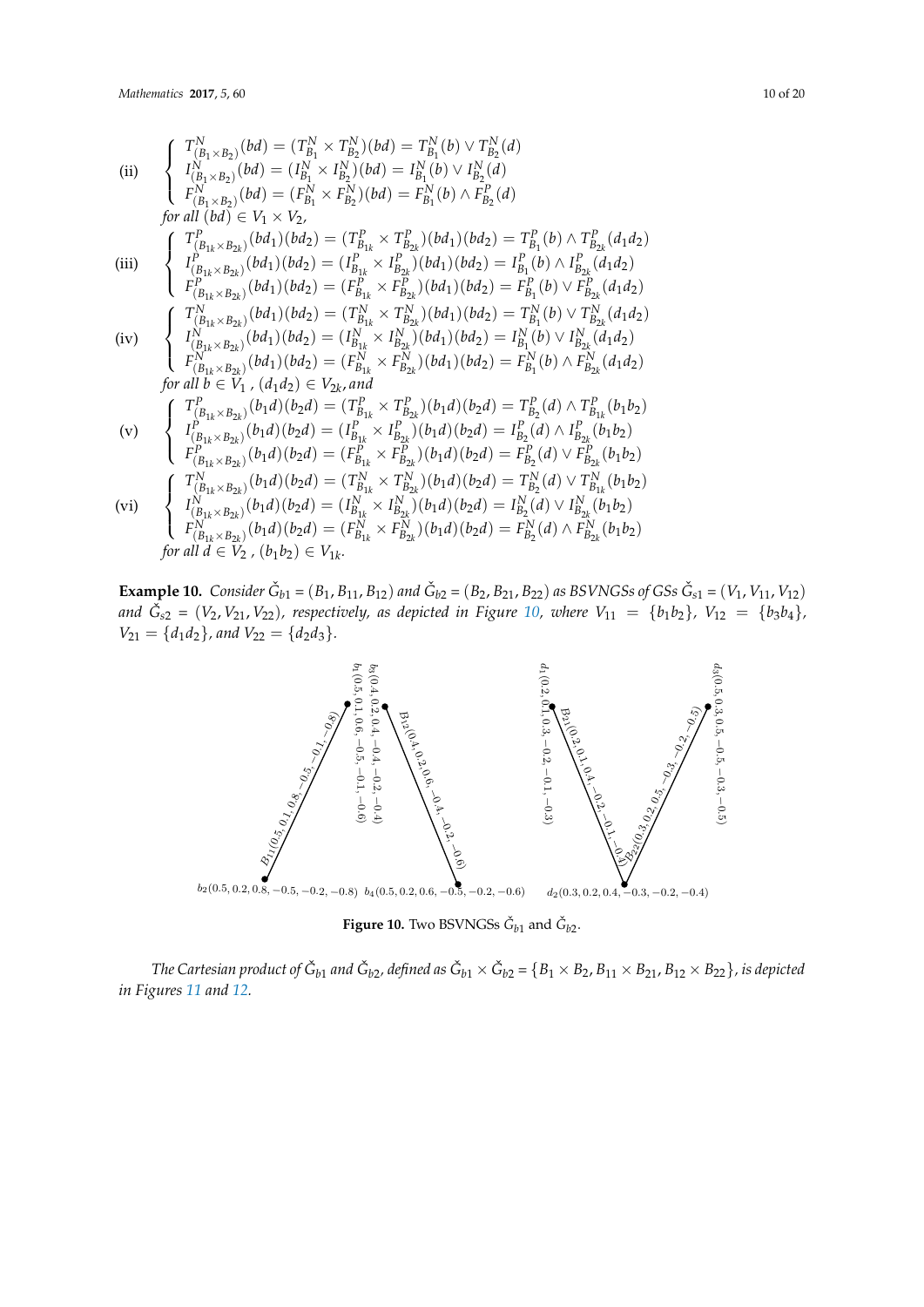<span id="page-10-0"></span>

 $\bf{Figure~12.}~~\check{G}_{b1}\times\check{G}_{b2}.$ 

<span id="page-10-1"></span>−0.6) <sup>B</sup><sup>12</sup> <sup>×</sup> <sup>B</sup>22(0.3, <sup>0</sup>.2, <sup>0</sup>.6, <sup>−</sup>0.3, <sup>−</sup>0.2, <sup>−</sup>0.6) Figure 2.12: Gˇ <sup>b</sup><sup>1</sup> × Gˇ b2 BSVNSGSs of GSs  $\check{G}_{s1}$  and  $\check{G}_{s2}$  is a BSVNGS of  $\check{G}_{s1} \times \check{G}_{s2}$ . BSVNSGSs of GSs Gˇ <sup>s</sup><sup>1</sup> and Gˇ <sup>s</sup><sup>2</sup> is a BSVNGS of Gˇ <sup>s</sup><sup>1</sup> × Gˇ <sup>s</sup>2. **Theorem 1.** The Cartesian product  $\check{G}_{b1} \times \check{G}_{b2} = (B_1 \times B_2, B_{11} \times B_{21}, B_{12} \times B_{22}, \ldots, B_{1m} \times B_{2m})$  of two *BSVNSGSs of GSs*  $\check{G}_{s1}$  *and*  $\check{G}_{s2}$  *is a BSVNGS of*  $\check{G}_{s1} \times \check{G}_{s2}$ *.* 

Proof. Consider two cases: **Proof.** Consider two cases:

**Case 1.** For *b* ∈ *V*<sub>1</sub>, *d*<sub>1</sub>*d*<sub>2</sub> ∈ *V*<sub>2*k*</sub>,

$$
T_{(B_{1k} \times B_{2k})}^{P}((bd_1)(bd_2)) = T_{B_1}^{P}(b) \wedge T_{B_{2k}}^{P}(d_1d_2)
$$
  
\n
$$
\leq T_{B_1}^{P}(b) \wedge [T_{B_2}^{P}(d_1) \wedge T_{B_2}^{P}(d_2)]
$$
  
\n
$$
= [T_{B_1}^{P}(b) \wedge T_{B_2}^{P}(d_1)] \wedge [T_{B_1}^{P}(b) \wedge T_{B_2}^{P}(d_2)]
$$
  
\n
$$
= T_{(B_1 \times B_2)}^{P}(bd_1) \wedge T_{(B_1 \times B_2)}^{P}(bd_2)
$$

P

P

$$
T_{(B_{1k} \times B_{2k})}^{N}((bd_1)(bd_2)) = T_{B_1}^{N}(b) \vee T_{B_{2k}}^{N}(d_1d_2)
$$
  
\n
$$
\geq T_{B_1}^{N}(b) \vee [T_{B_2}^{N}(d_1) \vee T_{B_2}^{N}(d_2)]
$$
  
\n
$$
= [T_{B_1}^{N}(b) \vee T_{B_2}^{N}(d_1)] \vee [T_{B_1}^{N}(b) \vee T_{B_2}^{N}(d_2)]
$$
  
\n
$$
= T_{(B_1 \times B_2)}^{N}(bd_1) \vee T_{(B_1 \times B_2)}^{N}(bd_2)
$$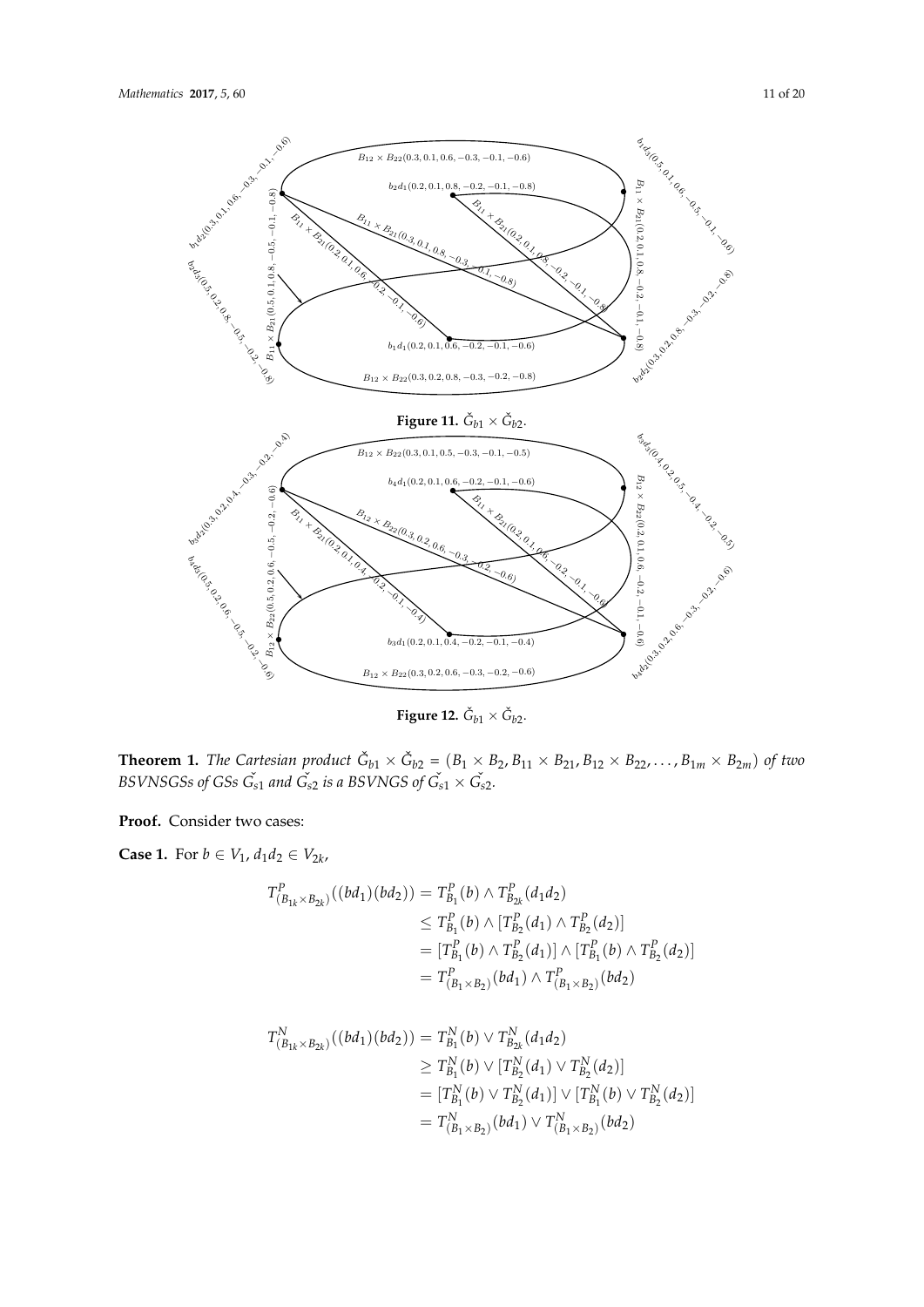$$
I_{(B_{1k} \times B_{2k})}^{P}((bd_1)(bd_2)) = I_{B_1}^{P}(b) \wedge I_{B_{2k}}^{P}(d_1d_2)
$$
  
\n
$$
\leq I_{B_1}^{P}(b) \wedge [I_{B_2}^{P}(d_1) \wedge I_{B_2}^{P}(d_2)]
$$
  
\n
$$
= [I_{B_1}^{P}(b) \wedge I_{B_2}^{P}(d_1)] \wedge [I_{B_1}^{P}(b) \wedge I_{B_2}^{P}(d_2)]
$$
  
\n
$$
= I_{(B_1 \times B_2)}^{P}(bd_1) \wedge I_{(B_1 \times B_2)}^{P}(bd_2)
$$

$$
I_{(B_{1k} \times B_{2k})}^N((bd_1)(bd_2)) = I_{B_1}^N(b) \vee I_{B_{2k}}^N(d_1d_2)
$$
  
\n
$$
\geq I_{B_1}^N(b) \vee [I_{B_2}^N(d_1) \vee I_{B_2}^N(d_2)]
$$
  
\n
$$
= [I_{B_1}^N(b) \vee I_{B_2}^N(d_1)] \vee [I_{B_1}^N(b) \vee I_{B_2}^N(d_2)]
$$
  
\n
$$
= I_{(B_1 \times B_2)}^N(bd_1) \vee I_{(B_1 \times B_2)}^N(bd_2)
$$

$$
F_{(B_{1k} \times B_{2k})}^{P}((bd_1)(bd_2)) = F_{B_1}^{P}(b) \vee F_{B_{2k}}^{P}(d_1d_2)
$$
  
\n
$$
\leq F_{B_1}^{P}(b) \vee [F_{B_2}^{P}(d_1) \vee F_{B_2}^{P}(d_2)]
$$
  
\n
$$
= [F_{B_1}^{P}(b) \vee F_{B_2}^{P}(d_1)] \vee [F_{B_1}^{P}(b) \vee F_{B_2}^{P}(d_2)]
$$
  
\n
$$
= F_{(B_1 \times B_2)}^{P}(bd_1) \vee F_{(B_1 \times B_2)}^{P}(bd_2)
$$

$$
F_{(B_{1k} \times B_{2k})}^{N}((bd_1)(bd_2)) = F_{B_1}^{N}(b) \wedge F_{B_{2k}}^{N}(d_1d_2)
$$
  
\n
$$
\geq F_{B_1}^{N}(b) \wedge [F_{B_2}^{N}(d_1) \wedge F_{B_2}^{N}(d_2)]
$$
  
\n
$$
= [F_{B_1}^{N}(b) \wedge F_{B_2}^{N}(d_1)] \wedge [F_{B_1}^{N}(b) \wedge F_{B_2}^{N}(d_2)]
$$
  
\n
$$
= F_{(B_1 \times B_2)}^{N}(bd_1) \wedge F_{(B_1 \times B_2)}^{N}(bd_2)
$$

for  $bd_1, bd_2 \in V_1 \times V_2$ .

**Case 2.** For  $b \in V_2$ ,  $d_1 d_2 \in V_{1k}$ ,

$$
T^{P}_{(B_{1k} \times B_{2k})}((d_1b)(d_2b)) = T^{P}_{B_2}(b) \wedge T^{P}_{B_{1k}}(d_1d_2)
$$
  
\n
$$
\leq T^{P}_{B_2}(b) \wedge [T^{P}_{B_1}(d_1) \wedge T^{P}_{B_1}(d_2)]
$$
  
\n
$$
= [T^{P}_{B_2}(b) \wedge T^{P}_{B_1}(d_1)] \wedge [T^{P}_{B_2}(b) \wedge T^{P}_{B_1}(d_2)]
$$
  
\n
$$
= T^{P}_{(B_1 \times B_2)}(d_1b) \wedge T^{P}_{(B_1 \times B_2)}(d_2b)
$$

$$
T_{(B_{1k} \times B_{2k})}^{N}((d_1b)(d_2b)) = T_{B_2}^{N}(b) \vee T_{B_{1k}}^{N}(d_1d_2)
$$
  
\n
$$
\geq T_{B_2}^{N}(b) \vee [T_{B_1}^{N}(d_1) \vee T_{B_1}^{N}(d_2)]
$$
  
\n
$$
= [T_{B_2}^{N}(b) \vee T_{B_1}^{N}(d_1)] \vee [T_{B_2}^{N}(b) \vee T_{B_1}^{N}(d_2)]
$$
  
\n
$$
= T_{(B_1 \times B_2)}^{N}(d_1b) \vee T_{(B_1 \times B_2)}^{N}(d_2b)
$$

$$
I_{(B_{1k} \times B_{2k})}^{P}((d_1b)(d_2b)) = I_{B_2}^{P}(b) \wedge I_{B_{1k}}^{P}(d_1d_2)
$$
  
\n
$$
\leq I_{B_2}^{P}(b) \wedge [I_{B_1}^{P}(d_1) \wedge I_{B_1}^{P}(d_2)]
$$
  
\n
$$
= [I_{B_2}^{P}(b) \wedge I_{B_1}^{P}(d_1)] \wedge [I_{B_2}^{P}(b) \wedge I_{B_1}^{P}(d_2)]
$$
  
\n
$$
= I_{(B_1 \times B_2)}^{P}(d_1b) \wedge I_{(B_1 \times B_2)}^{P}(d_2b)
$$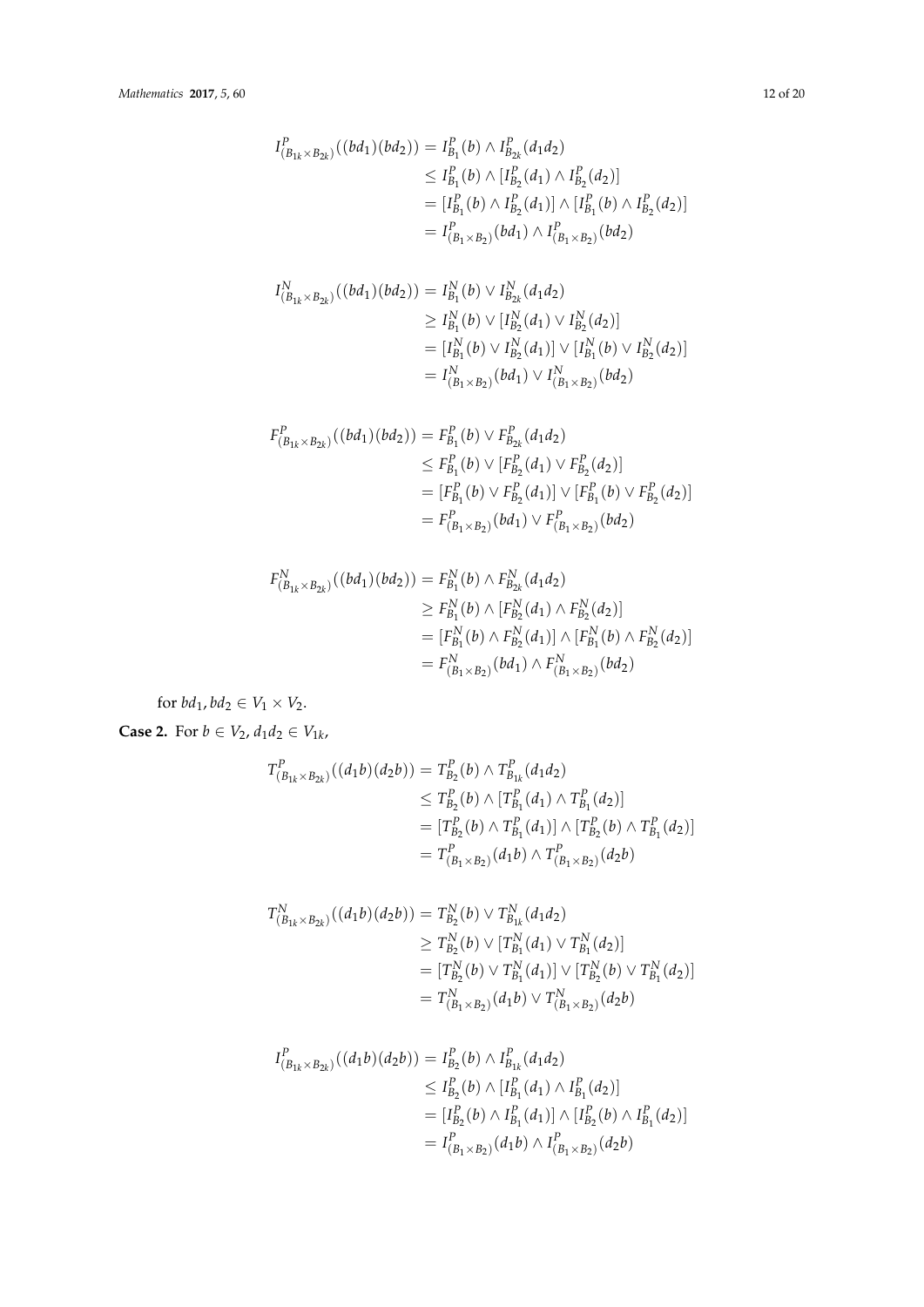$$
I_{(B_{1k} \times B_{2k})}^{N}((d_{1}b)(d_{2}b)) = I_{B_{2}}^{N}(b) \vee I_{B_{1k}}^{N}(d_{1}d_{2})
$$
  
\n
$$
\geq I_{B_{2}}^{N}(b) \vee [I_{B_{1}}^{N}(d_{1}) \vee I_{B_{1}}^{N}(d_{2})]
$$
  
\n
$$
= [I_{B_{2}}^{N}(b) \vee I_{B_{1}}^{N}(d_{1})] \vee [I_{B_{2}}^{N}(b) \vee I_{B_{1}}^{N}(d_{2})]
$$
  
\n
$$
= I_{(B_{1} \times B_{2})}^{N}(d_{1}b) \vee I_{(B_{1} \times B_{2})}^{N}(d_{2}b)
$$

$$
F_{(B_{1k} \times B_{2k})}^{P}((d_1b)(d_2b)) = F_{B_2}^{P}(b) \vee F_{B_{1k}}^{P}(d_1d_2)
$$
  
\n
$$
\leq F_{B_2}^{P}(b) \vee [F_{B_1}^{P}(d_1) \vee F_{B_1}^{P}(d_2)]
$$
  
\n
$$
= [F_{B_2}^{P}(b) \vee F_{B_1}^{P}(d_1)] \vee [F_{B_2}^{P}(b) \vee F_{B_1}^{P}(d_2)]
$$
  
\n
$$
= F_{(B_1 \times B_2)}^{P}(d_1b) \vee F_{(B_1 \times B_2)}^{P}(d_2b)
$$

$$
F_{(B_{1k} \times B_{2k})}^{N}((d_1b)(d_2b)) = F_{B_2}^{N}(b) \wedge F_{B_{1k}}^{N}(d_1d_2)
$$
  
\n
$$
\geq F_{B_2}^{N}(b) \wedge [F_{B_1}^{N}(d_1) \wedge F_{B_1}^{N}(d_2)]
$$
  
\n
$$
= [F_{B_2}^{N}(b) \wedge F_{B_1}^{N}(d_1)] \wedge [F_{B_2}^{N}(b) \wedge F_{B_1}^{N}(d_2)]
$$
  
\n
$$
= F_{(B_1 \times B_2)}^{N}(d_1b) \wedge F_{(B_1 \times B_2)}^{P}(d_2b)
$$

for  $d_1b$ ,  $d_2b \in V_1 \times V_2$ .

Both cases hold for all  $k \in \{1, 2, ..., m\}$ . This completes the proof.  $\Box$ 

**Definition 16.** Let  $\check{G}_{b1} = (B_1, B_{11}, B_{12}, \ldots, B_{1m})$  and  $\check{G}_{b2} = (B_2, B_{21}, B_{22}, \ldots, B_{2m})$  be two BSVNGSs. The cross product of  $\check G_{b1}$  and  $\check G_{b2}$ , denoted by

$$
\check{G}_{b1} * \check{G}_{b2} = (B_1 * B_2, B_{11} * B_{21}, B_{12} * B_{22}, \dots, B_{1m} * B_{2m})
$$

*is defined as*

(i) 
$$
\begin{cases}\nT_{(B_1*B_2)}^P(bd) = (T_{B_1}^P * T_{B_2}^P)(bd) = T_{B_1}^P(b) \land T_{B_2}^P(d) \\
I_{(B_1*B_2)}^P(bd) = (I_{B_1}^P * I_{B_2}^P)(bd) = I_{B_1}^P(b) \lor I_{B_2}^P(d) \\
F_{(B_1*B_2)}^P(bd) = (F_{B_1}^P * F_{B_2}^P)(bd) = F_{B_1}^P(b) \lor F_{B_2}^P(d) \\
\text{(ii)} \begin{cases}\nT_{(B_1*B_2)}^N(bd) = (T_{B_1}^N * T_{B_2}^N)(bd) = T_{B_1}^N(b) \lor T_{B_2}^N(d) \\
I_{(B_1*B_2)}^N(bd) = (I_{B_1}^N * I_{B_2}^N)(bd) = I_{B_1}^N(b) \lor I_{B_2}^N(d) \\
F_{(B_1*B_2)}^N(bd) = (F_{B_1}^N * F_{B_2}^N)(bd) = F_{B_1}^N(b) \land F_{B_2}^P(d) \\
\text{for all } (bd) \in V_1 \times V_2, \text{ and} \\
\begin{cases}\nT_{(B_{1k}*B_{2k})}^P(b_1d_1)(b_2d_2) = (T_{B_{1k}}^P * T_{B_{2k}}^P)(b_1d_1)(b_2d_2) = T_{B_{1k}}^P(b_1b_2) \land T_{B_{2k}}^P(d_1d_2) \\
I_{(B_{1k}*B_{2k})}^P(b_1d_1)(b_2d_2) = (I_{B_{1k}}^P * I_{B_{2k}}^P)(b_1d_1)(b_2d_2) = I_{B_{1k}}^P(b_1b_2) \land I_{B_{2k}}^P(d_1d_2) \\
F_{(B_{1k}*B_{2k})}^P(b_1d_1)(b_2d_2) = (F_{B_{1k}}^P * F_{B_{2k}}^P)(b_1d_1)(b_2d_2) = F_{B_{1k}}^P(b_1b_2) \lor F_{B_{2k}}^P(d_1d_2) \\
\vdots \\
\begin{cases}\nT_{(B_{1k}*B_{2k})}^N(b_1d_1)(b_2d
$$

**Example 11.** The cross product of BSVNGSs  $\check{G}_{b1}$  and  $\check{G}_{b2}$  shown in Figure [10](#page-9-0) is defined as  $\check{G}_{b1} * \check{G}_{b2} =$ {*B*<sup>1</sup> ∗ *B*2, *B*<sup>11</sup> ∗ *B*21, *B*<sup>12</sup> ∗ *B*22} *and is depicted in Figure [13.](#page-13-0)*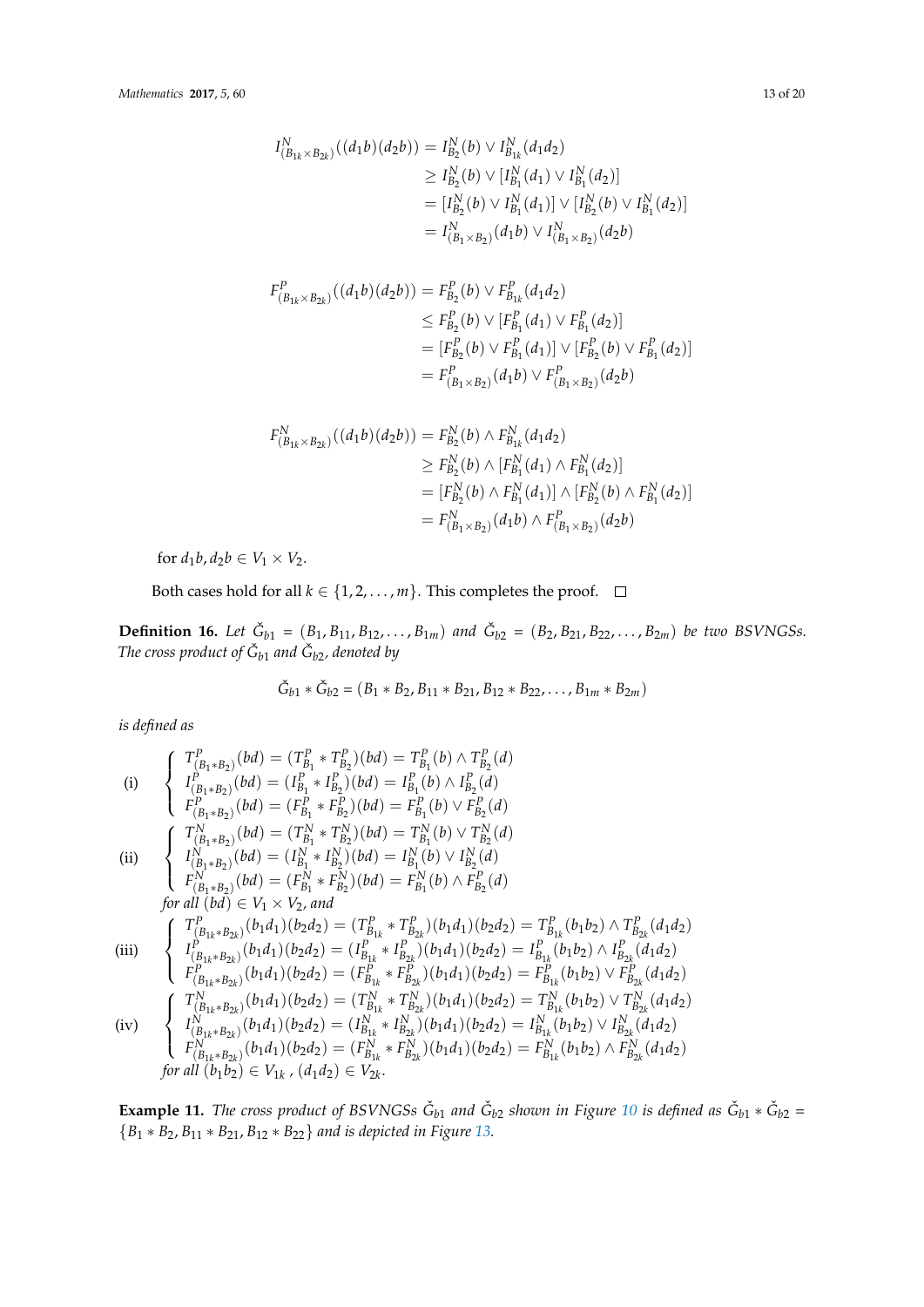<span id="page-13-0"></span>

of GSs  $\tilde{G}_{s1}$  and  $\tilde{G}_{s2}$  is a BSVNGS of  $\tilde{G}_{s1} * \tilde{G}_{s2}$ .  $\frac{1}{\sqrt{2}}$  is a  $\frac{1}{\sqrt{2}}$  is a BSV is a BSV  $\frac{1}{\sqrt{2}}$  g<sub>31</sub>  $\frac{1}{\sqrt{2}}$ **Theorem 2.** The cross product  $\check{G}_{b1} * \check{G}_{b2} = (B_1 * B_2, B_{11} * B_{21}, B_{12} * B_{22}, \ldots, B_{1m} * B_{2m})$  of two BSVNSGSs *of* GSs  $\check{G}_{s1}$  and  $\check{G}_{s2}$  is a BSVNGS of  $\check{G}_{s1} * \check{G}_{s2}$ .

**Proof.** For *b*<sub>1</sub>*b*<sub>2</sub> ∈ *V*<sub>1*k*</sub>, *d*<sub>1</sub>*d*<sub>2</sub> ∈ *V*<sub>2*k*</sub>,

$$
T_{(B_{1k}*B_{2k})}^{P}((b_{1}d_{1})(b_{2}d_{2})) = T_{B_{1k}}^{P}(b_{1}b_{2}) \wedge T_{B_{2k}}^{P}(d_{1}d_{2})
$$
  
\n
$$
\leq [T_{B_{1}}^{P}(b_{1}) \wedge T_{B_{1}}^{P}(b_{2}) \wedge [T_{B_{2}}^{P}(d_{1}) \wedge T_{B_{2}}^{P}(d_{2})]
$$
  
\n
$$
= [T_{B_{1}}^{P}(b_{1}) \wedge T_{B_{2}}^{P}(d_{1})] \wedge [T_{B_{1}}^{P}(b_{2}) \wedge T_{B_{2}}^{P}(d_{2})]
$$
  
\n
$$
= T_{(B_{1}*B_{2})}^{P}(b_{1}d_{1}) \wedge T_{(B_{1}*B_{2})}^{P}(b_{2}d_{2})
$$

$$
T_{(B_{1k}*B_{2k})}^N((b_1d_1)(b_2d_2)) = T_{B_{1k}}^N(b_1b_2) \vee T_{B_{2k}}^N(d_1d_2)
$$
  
\n
$$
\geq [T_{B_1}^N(b_1) \vee T_{B_1}^N(b_2] \vee [T_{B_2}^N(d_1) \vee T_{B_2}^N(d_2)]
$$
  
\n
$$
= [T_{B_1}^N(b_1) \vee T_{B_2}^N(d_1)] \vee [T_{B_1}^N(b_2) \vee T_{B_2}^N(d_2)]
$$
  
\n
$$
= T_{(B_1*B_2)}^N(b_1d_1) \vee T_{(B_1*B_2)}^N(b_2d_2)
$$

$$
I_{(B_{1k}*B_{2k})}^{P}((b_{1}d_{1})(b_{2}d_{2})) = I_{B_{1k}}^{P}(b_{1}b_{2}) \wedge I_{B_{2k}}^{P}(d_{1}d_{2})
$$
  
\n
$$
\leq [I_{B_{1}}^{P}(b_{1}) \wedge I_{B_{1}}^{P}(b_{2}) \wedge [I_{B_{2}}^{P}(d_{1}) \wedge I_{B_{2}}^{P}(d_{2})]
$$
  
\n
$$
= [I_{B_{1}}^{P}(b_{1}) \wedge I_{B_{2}}^{P}(d_{1})] \wedge [I_{B_{1}}^{P}(b_{2}) \wedge I_{B_{2}}^{P}(d_{2})]
$$
  
\n
$$
= I_{(B_{1}*B_{2})}^{P}(b_{1}d_{1}) \wedge I_{(B_{1}*B_{2})}^{P}(b_{2}d_{2})
$$

$$
I_{(B_{1k}*B_{2k})}^N((b_1d_1)(b_2d_2)) = I_{B_{1k}}^N(b_1b_2) \vee I_{B_{2k}}^N(d_1d_2)
$$
  
\n
$$
\geq [I_{B_1}^N(b_1) \vee I_{B_1}^N(b_2] \vee [I_{B_2}^N(d_1) \vee I_{B_2}^N(d_2)]
$$
  
\n
$$
= [I_{B_1}^N(b_1) \vee I_{B_2}^N(d_1)] \vee [I_{B_1}^N(b_2) \vee I_{B_2}^N(d_2)]
$$
  
\n
$$
= I_{(B_1*B_2)}^N(b_1d_1) \vee I_{(B_1*B_2)}^N(b_2d_2)
$$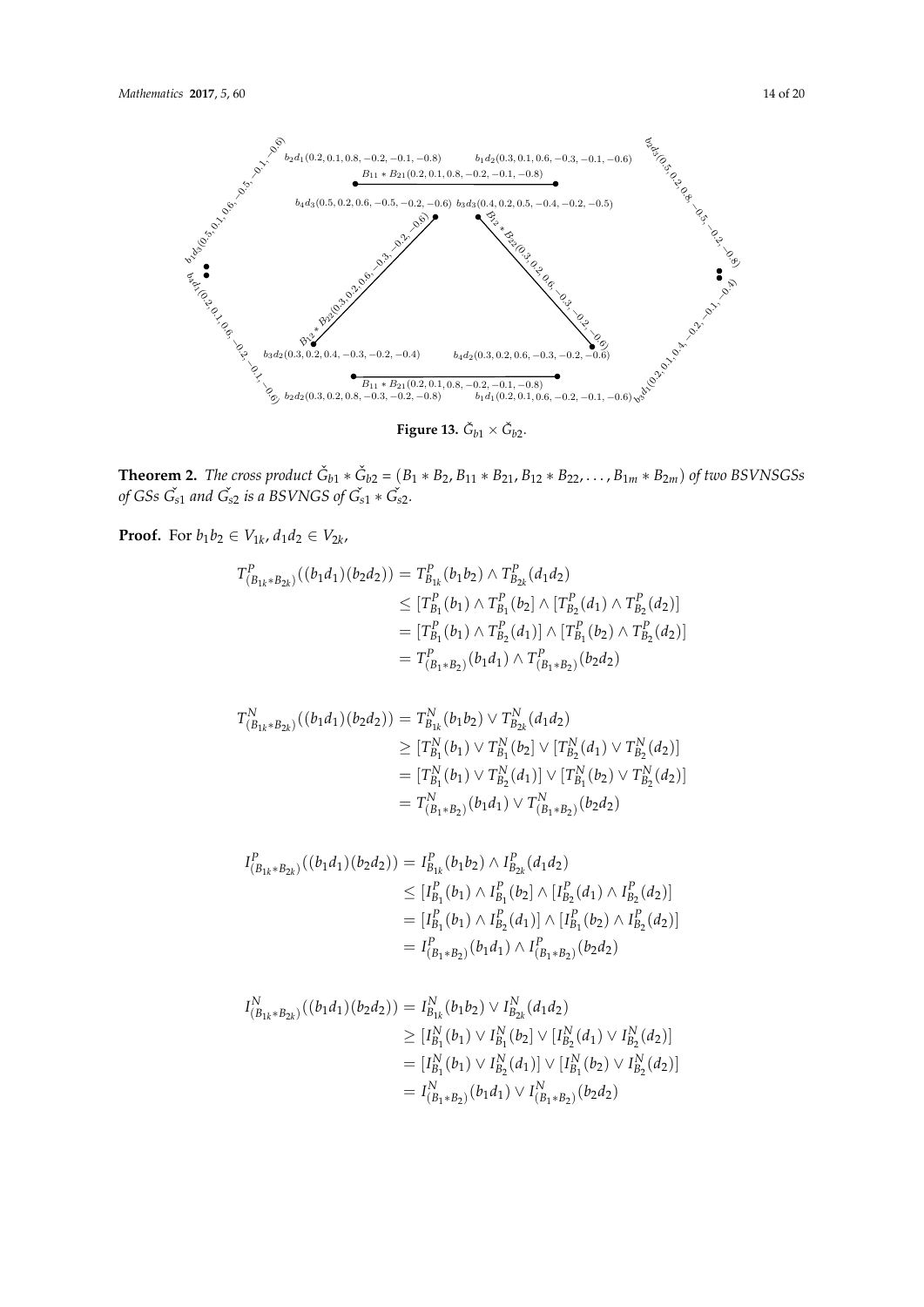$$
F_{(B_{1k}*B_{2k})}^{P}((b_{1}d_{1})(b_{2}d_{2})) = F_{B_{1k}}^{P}(b_{1}b_{2}) \vee F_{B_{2k}}^{P}(d_{1}d_{2})
$$
  
\n
$$
\leq [F_{B_{1}}^{P}(b_{1}) \vee F_{B_{1}}^{P}(b_{2}] \vee [F_{B_{2}}^{P}(d_{1}) \vee F_{B_{2}}^{P}(d_{2})]
$$
  
\n
$$
= [F_{B_{1}}^{P}(b_{1}) \vee F_{B_{2}}^{P}(d_{1})] \vee [F_{B_{1}}^{P}(b_{2}) \vee F_{B_{2}}^{P}(d_{2})]
$$
  
\n
$$
= F_{(B_{1}*B_{2})}^{P}(b_{1}d_{1}) \vee F_{(B_{1}*B_{2})}^{P}(b_{2}d_{2})
$$

$$
F_{(B_{1k}*B_{2k})}^{N}((b_{1}d_{1})(b_{2}d_{2})) = F_{B_{1k}}^{N}(b_{1}b_{2}) \wedge F_{B_{2k}}^{N}(d_{1}d_{2})
$$
  
\n
$$
\geq [F_{B_{1}}^{N}(b_{1}) \wedge F_{B_{1}}^{N}(b_{2}) \wedge [F_{B_{2}}^{N}(d_{1}) \wedge F_{B_{2}}^{N}(d_{2})]
$$
  
\n
$$
= [F_{B_{1}}^{N}(b_{1}) \wedge F_{B_{2}}^{N}(d_{1})] \wedge [F_{B_{1}}^{N}(b_{2}) \wedge F_{B_{2}}^{N}(d_{2})]
$$
  
\n
$$
= F_{(B_{1}*B_{2})}^{N}(b_{1}d_{1}) \wedge F_{(B_{1}*B_{2})}^{N}(b_{2}d_{2})
$$

where *b*<sub>1</sub>*d*<sub>1</sub>, *b*<sub>2</sub>*d*<sub>2</sub> ∈ *V*<sub>1</sub> ∗ *V*<sub>2</sub> and *h* ∈ {1, 2, . . . . , *m*}.  $\Box$ 

**Definition 17.** Let  $\check{G}_{b1} = (B_1, B_{11}, B_{12}, \ldots, B_{1m})$  and  $\check{G}_{b2} = (B_2, B_{21}, B_{22}, \ldots, B_{2m})$  be two BSVNGSs. The composition of  $\check G_{b1}$  and  $\check G_{b2}$ , denoted by

$$
\check{G}_{b1} \circ \check{G}_{b2} = (B_1 \circ B_2, B_{11} \circ B_{21}, B_{12} \circ B_{22}, \dots, B_{1m} \circ B_{2m})
$$

*is defined as*

(i) 
$$
\begin{cases}\nT_{(B_1 \circ B_2)}^P(bd) = (T_{B_1}^P \circ T_{B_2}^P)(bd) = T_{B_1}^P(b) \land T_{B_2}^P(d) \\
I_{(B_1 \circ B_2)}^P(bd) = (I_{B_1}^P \circ I_{B_2}^P)(bd) = I_{B_1}^P(b) \lor I_{B_2}^P(d) \\
F_{(B_1 \circ B_2)}^P(bd) = (T_{B_1}^P \circ F_{B_2}^P)(bd) = F_{B_1}^P(b) \lor F_{B_2}^P(d) \\
T_{(B_1 \circ B_2)}^P(bd) = (T_{B_1}^P \circ T_{B_2}^N)(bd) = T_{B_1}^N(b) \lor T_{B_2}^N(d) \\
I_{(B_1 \circ B_2)}^P(bd) = (I_{B_1}^N \circ I_{B_2}^N)(bd) = I_{B_1}^N(b) \land F_{B_2}^N(d) \\
F_{(B_1 \circ B_2)}^P(bd) = (F_{B_1}^P \circ F_{B_2}^N)(bd) = F_{B_1}^P(b) \land F_{B_2}^P(d) \\
for all (bd) \in V_1 \times V_2,\n\end{cases}
$$
\n
$$
\text{(iii)} \begin{cases}\nT_{(B_1 \circ B_2)}^P(bd) = (T_{B_1}^P \circ T_{B_2}^P)(bd_1)(bd_2) = T_{B_1}^P(b) \land T_{B_2}^P(d_1d_2) \\
T_{(B_1 \circ B_2)}^P(bd_1)(bd_2) = (T_{B_{1k}}^P \circ T_{B_{2k}}^P)(bd_1)(bd_2) = I_{B_1}^P(b) \land I_{B_{2k}}^P(d_1d_2) \\
T_{(B_{1k} \circ B_2)}^P(bd_1)(bd_2) = (T_{B_{1k}}^P \circ T_{B_{2k}}^P)(bd_1)(bd_2) = T_{B_1}^P(b) \lor T_{B_{2k}}^P(d_1d_2) \\
F_{(B_{1k} \circ B_2)}^P(bd_1)(bd_2) = (T_{B_{1k}}^N \circ T_{B_{2k}}^N)(bd_1)(bd_2) = T_{B_1}^P(b) \lor T_{B_{2k}}^P(d_1d
$$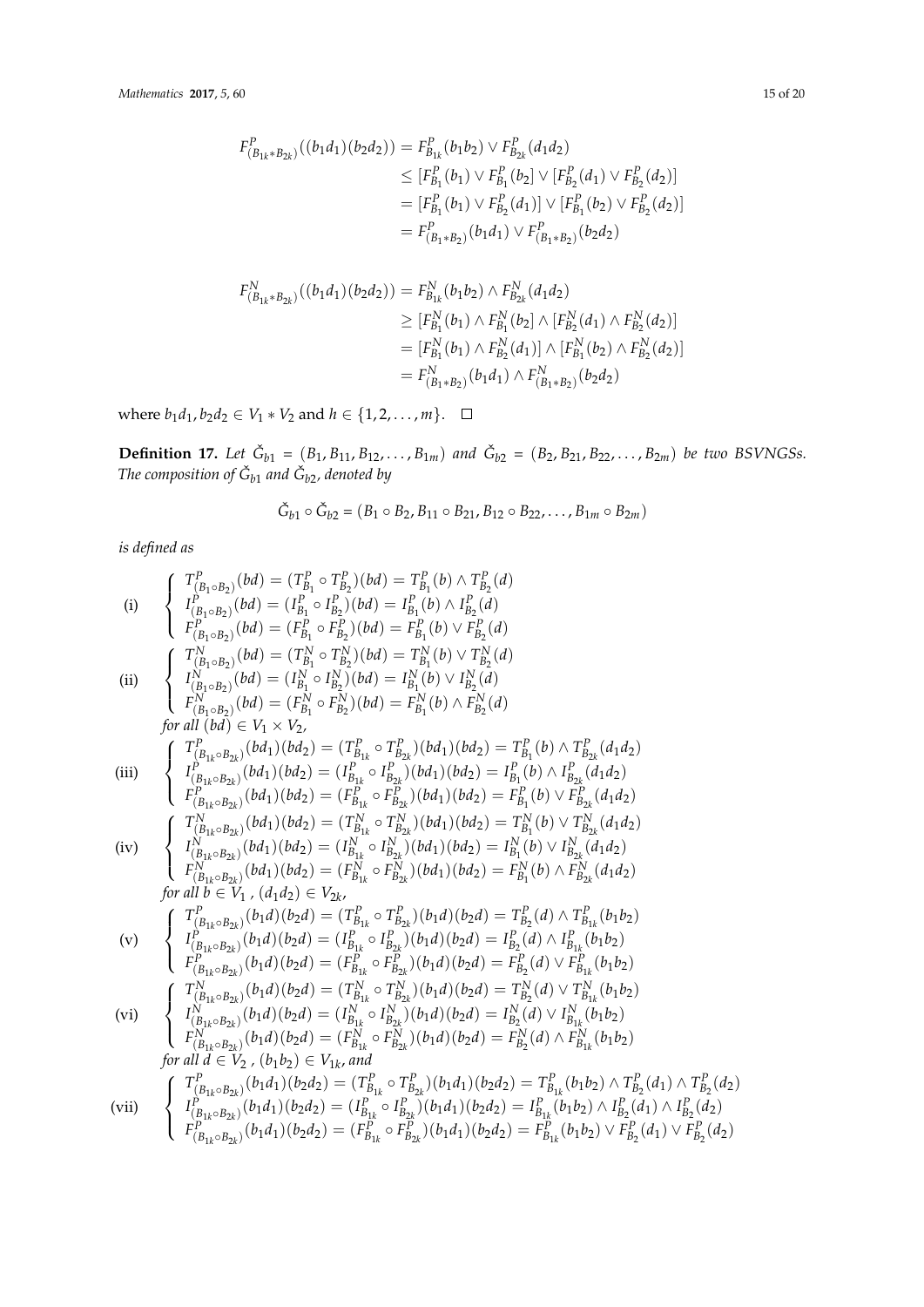#### Mathematics **2017**, *5*, 60 16 20  $\overline{0}$

(viii) (viii)

$$
\begin{cases}\nT_{(B_{1k} \circ B_{2k})}^{N}(b_1 d_1)(b_2 d_2) = (T_{B_{1k}}^{N} \circ T_{B_{2k}}^{N})(b_1 d_1)(b_2 d_2) = T_{B_{1k}}^{N}(b_1 b_2) \vee T_{B_2}^{N}(d_1) \vee T_{B_2}^{N}(d_2) \\
I_{(B_{1k} \circ B_{2k})}^{N}(b_1 d_1)(b_2 d_2) = (I_{B_{1k}}^{N} \circ I_{B_{2k}}^{N})(b_1 d_1)(b_2 d_2) = I_{B_{1k}}^{N}(b_1 b_2) \vee I_{B_2}^{N}(d_1) \vee I_{B_2}^{N}(d_2) \\
F_{(B_{1k} \circ B_{2k})}^{N}(b_1 d_1)(b_2 d_2) = (F_{B_{1k}}^{N} \circ F_{B_{2k}}^{N})(b_1 d_1)(b_2 d_2) = F_{B_{1k}}^{N}(b_1 b_2) \wedge F_{B_2}^{N}(d_1) \wedge F_{B_2}^{N}(d_2) \\
for all (b_1 b_2) \in V_{1k}, (d_1 d_2) \in V_{2k} \text{ such that } d_1 \neq d_2.\n\end{cases}
$$

**Example 12.** The composition of BSVNGSs  $\check{G}_{b1}$  and  $\check{G}_{b2}$  shown in Figure [10](#page-9-0) is defined as  $\check{G}_{b1} \circ \check{G}_{b2} =$  ${B_1 \circ B_2, B_{11} \circ B_{21}, B_{12} \circ B_{22}}$  *and is depicted in Figures* [14](#page-15-0) *and* [15.](#page-15-1)

<span id="page-15-0"></span>

 $\frac{1}{2}$  $\overline{a}$ **Figure 14.**  $\check{G}_{b1} \circ \check{G}_{b2}$ .

<span id="page-15-1"></span>

 $\frac{1}{2}$ **Figure 15.**  $\check{G}_{b1} \circ \check{G}_{b2}$ .

Theorem 3. The composition  $G_{b1} \circ G_{b2} = (B_1 \circ B_2, B_{11} \circ B_2), B_{12} \circ B_{22}, \dots, B_{1m} \circ B_{2m}$  of two BSVNGSs of G<sub>SS</sub> G<sub>s1</sub> and G<sub>s2</sub> is a BSVNGS of G<sub>s1</sub>  $\circ$  G<sub>s2</sub>. **Theorem 3.** The composition  $\check{G}_{b1} \circ \check{G}_{b2} = (B_1 \circ B_2, B_{11} \circ B_{21}, B_{12} \circ B_{22}, \ldots, B_{1m} \circ B_{2m})$  of two BSVNGSs of *GSs*  $\check{G}_{s1}$  *and*  $\check{G}_{s2}$  *is a BSVNGS of*  $\check{G}_{s1} \circ \check{G}_{s2}$ *.* 

Proof. Consider three cases: **Proof.** Consider three cases: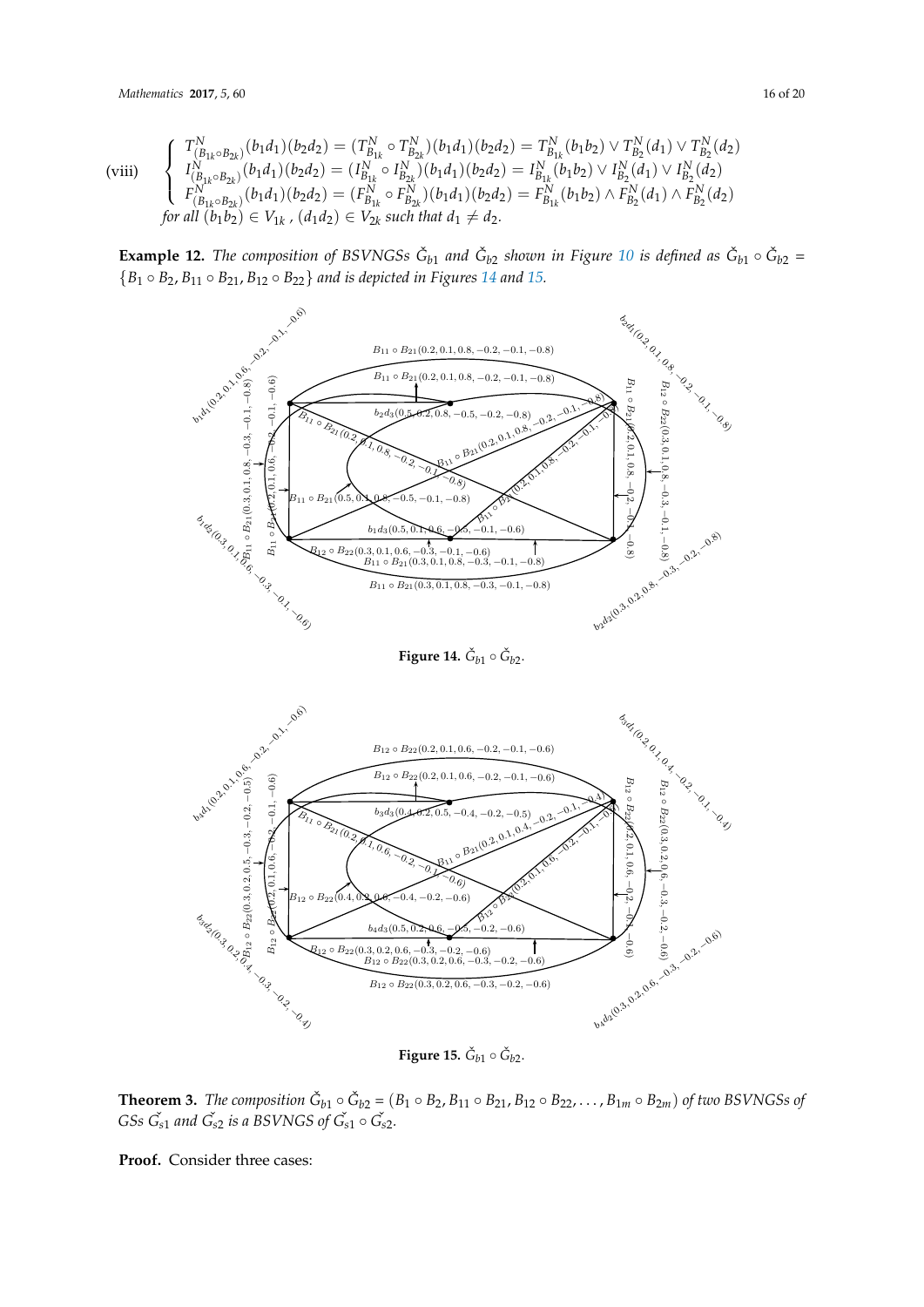**Case 1.** For  $b \in V_1$ ,  $d_1 d_2 \in V_{2k}$ ,

$$
T_{(B_{1k} \circ B_{2k})}^{P}((bd_1)(bd_2)) = T_{B_1}^{P}(b) \land T_{B_{2k}}^{P}(d_1d_2)
$$
  
\n
$$
\leq T_{B_1}^{P}(b) \land [T_{B_2}^{P}(d_1) \land T_{B_2}^{P}(d_2)]
$$
  
\n
$$
= [T_{B_1}^{P}(b) \land T_{B_2}^{P}(d_1)] \land [T_{B_1}^{P}(b) \land T_{B_2}^{P}(d_2)]
$$
  
\n
$$
= T_{(B_1 \circ B_2)}^{P}(bd_1) \land T_{(B_1 \circ B_2)}^{P}(bd_2)
$$

$$
T_{(B_{1k} \circ B_{2k})}^{N}((bd_1)(bd_2)) = T_{B_1}^{N}(b) \vee T_{B_{2k}}^{N}(d_1d_2)
$$
  
\n
$$
\geq T_{B_1}^{N}(b) \vee [T_{B_2}^{N}(d_1) \vee T_{B_2}^{N}(d_2)]
$$
  
\n
$$
= [T_{B_1}^{N}(b) \vee T_{B_2}^{N}(d_1)] \vee [T_{B_1}^{N}(b) \vee T_{B_2}^{N}(d_2)]
$$
  
\n
$$
= T_{(B_1 \circ B_2)}^{N}(bd_1) \vee T_{(B_1 \circ B_2)}^{N}(bd_2)
$$

$$
I_{(B_{1k} \circ B_{2k})}^{P}((bd_1)(bd_2)) = I_{B_1}^{P}(b) \wedge I_{B_{2k}}^{P}(d_1d_2)
$$
  
\n
$$
\leq I_{B_1}^{P}(b) \wedge [I_{B_2}^{P}(d_1) \wedge I_{B_2}^{P}(d_2)]
$$
  
\n
$$
= [I_{B_1}^{P}(b) \wedge I_{B_2}^{P}(d_1)] \wedge [I_{B_1}^{P}(b) \wedge I_{B_2}^{P}(d_2)]
$$
  
\n
$$
= I_{(B_1 \circ B_2)}^{P}(bd_1) \wedge I_{(B_1 \circ B_2)}^{P}(bd_2)
$$

$$
I_{(B_{1k} \circ B_{2k})}^{N}((bd_1)(bd_2)) = I_{B_1}^{N}(b) \vee I_{B_{2k}}^{N}(d_1d_2)
$$
  
\n
$$
\geq I_{B_1}^{N}(b) \vee [I_{B_2}^{N}(d_1) \vee I_{B_2}^{N}(d_2)]
$$
  
\n
$$
= [I_{B_1}^{N}(b) \vee I_{B_2}^{N}(d_1)] \vee [I_{B_1}^{N}(b) \vee I_{B_2}^{N}(d_2)]
$$
  
\n
$$
= I_{(B_1 \circ B_2)}^{N}(bd_1) \vee I_{(B_1 \circ B_2)}^{N}(bd_2)
$$

$$
F_{(B_{1k} \circ B_{2k})}^{P}((bd_1)(bd_2)) = F_{B_1}^{P}(b) \vee F_{B_{2k}}^{P}(d_1d_2)
$$
  
\n
$$
\leq F_{B_1}^{P}(b) \vee [F_{B_2}^{P}(d_1) \vee F_{B_2}^{P}(d_2)]
$$
  
\n
$$
= [F_{B_1}^{P}(b) \vee F_{B_2}^{P}(d_1)] \vee [F_{B_1}^{P}(b) \vee F_{B_2}^{P}(d_2)]
$$
  
\n
$$
= F_{(B_1 \circ B_2)}^{P}(bd_1) \vee F_{(B_1 \circ B_2)}^{P}(bd_2)
$$

$$
F_{(B_{1k} \circ B_{2k})}^{N}((bd_1)(bd_2)) = F_{B_1}^{N}(b) \wedge F_{B_{2k}}^{N}(d_1d_2)
$$
  
\n
$$
\geq F_{B_1}^{N}(b) \wedge [F_{B_2}^{N}(d_1) \wedge F_{B_2}^{N}(d_2)]
$$
  
\n
$$
= [F_{B_1}^{N}(b) \wedge F_{B_2}^{N}(d_1)] \wedge [F_{B_1}^{N}(b) \wedge F_{B_2}^{N}(d_2)]
$$
  
\n
$$
= F_{(B_1 \circ B_2)}^{N}(bd_1) \wedge F_{(B_1 \circ B_2)}^{N}(bd_2)
$$

for  $bd_1, bd_2 \in V_1 \circ V_2$ . **Case 2.** For  $b \in V_2$ ,  $d_1 d_2 \in V_{1k}$ ,

$$
T_{(B_{1k} \circ B_{2k})}^{P}((d_1b)(d_2b)) = T_{B_2}^{P}(b) \land T_{B_{1k}}^{P}(d_1d_2)
$$
  
\n
$$
\leq T_{B_2}^{P}(b) \land [T_{B_1}^{P}(d_1) \land T_{B_1}^{P}(d_2)]
$$
  
\n
$$
= [T_{B_2}^{P}(b) \land T_{B_1}^{P}(d_1)] \land [T_{B_2}^{P}(b) \land T_{B_1}^{P}(d_2)]
$$
  
\n
$$
= T_{(B_1 \circ B_2)}^{P}(d_1b) \land T_{(B_1 \circ B_2)}^{P}(d_2b)
$$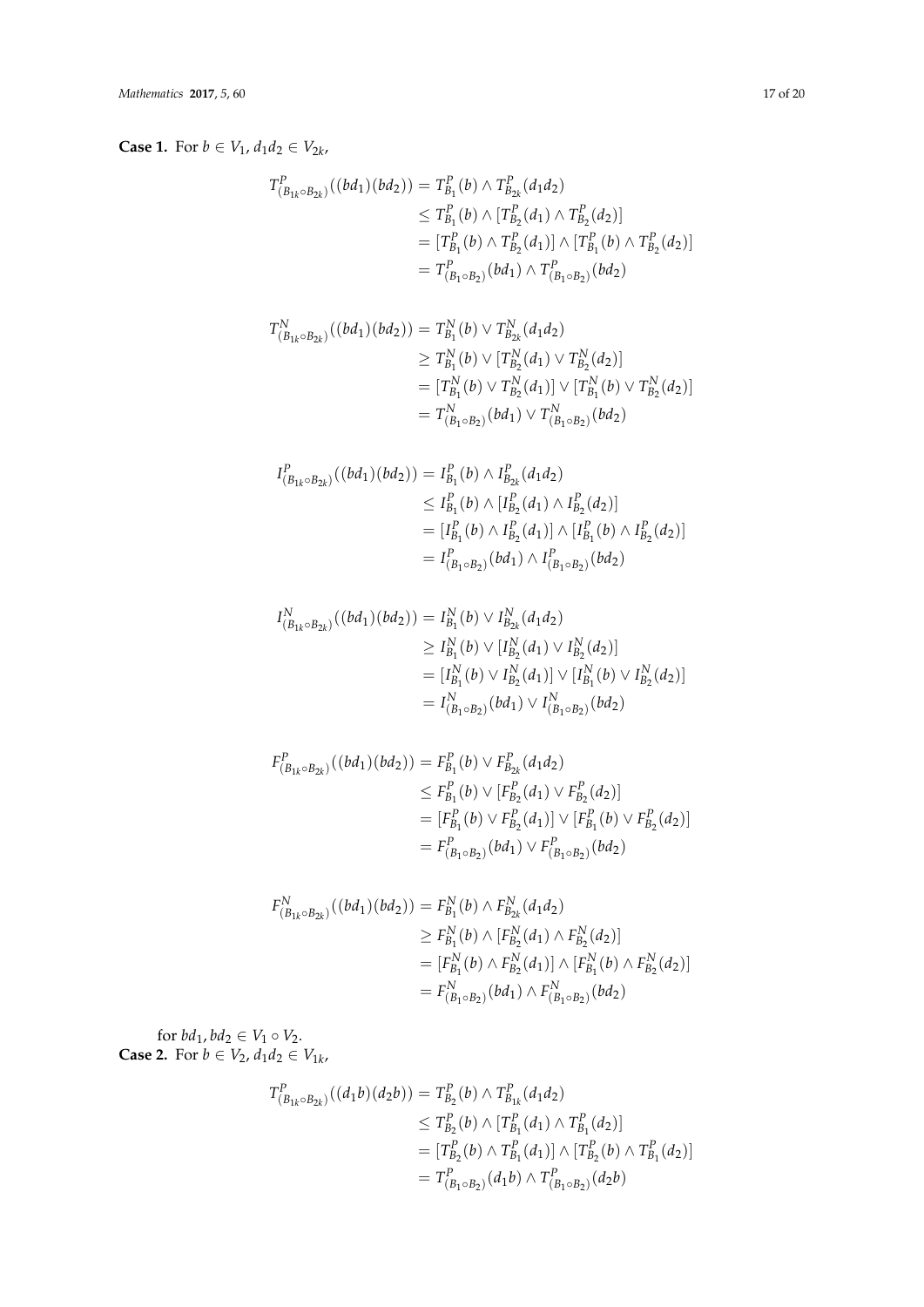$$
T_{(B_{1k} \circ B_{2k})}^{N}((d_{1}b)(d_{2}b)) = T_{B_{2}}^{N}(b) \vee T_{B_{1k}}^{N}(d_{1}d_{2})
$$
  
\n
$$
\geq T_{B_{2}}^{N}(b) \vee [T_{B_{1}}^{N}(d_{1}) \vee T_{B_{1}}^{N}(d_{2})]
$$
  
\n
$$
= [T_{B_{2}}^{N}(b) \vee T_{B_{1}}^{N}(d_{1})] \vee [T_{B_{2}}^{N}(b) \vee T_{B_{1}}^{N}(d_{2})]
$$
  
\n
$$
= T_{(B_{1} \circ B_{2})}^{N}(d_{1}b) \vee T_{(B_{1} \circ B_{2})}^{N}(d_{2}b)
$$

$$
I_{(B_{1k} \circ B_{2k})}^{P}((d_1b)(d_2b)) = I_{B_2}^{P}(b) \wedge I_{B_{1k}}^{P}(d_1d_2)
$$
  
\n
$$
\leq I_{B_2}^{P}(b) \wedge [I_{B_1}^{P}(d_1) \wedge I_{B_1}^{P}(d_2)]
$$
  
\n
$$
= [I_{B_2}^{P}(b) \wedge I_{B_1}^{P}(d_1)] \wedge [I_{B_2}^{P}(b) \wedge I_{B_1}^{P}(d_2)]
$$
  
\n
$$
= I_{(B_1 \circ B_2)}^{P}(d_1b) \wedge I_{(B_1 \circ B_2)}^{P}(d_2b)
$$

$$
I_{(B_{1k} \circ B_{2k})}^N((d_1b)(d_2b)) = I_{B_2}^N(b) \vee I_{B_{1k}}^N(d_1d_2)
$$
  
\n
$$
\geq I_{B_2}^N(b) \vee [I_{B_1}^N(d_1) \vee I_{B_1}^N(d_2)]
$$
  
\n
$$
= [I_{B_2}^N(b) \vee I_{B_1}^N(d_1)] \vee [I_{B_2}^N(b) \vee I_{B_1}^N(d_2)]
$$
  
\n
$$
= I_{(B_1 \circ B_2)}^N(d_1b) \vee I_{(B_1 \circ B_2)}^N(d_2b)
$$

$$
F_{(B_{1k} \circ B_{2k})}^{P}((d_1b)(d_2b)) = F_{B_2}^{P}(b) \vee F_{B_{1k}}^{P}(d_1d_2)
$$
  
\n
$$
\leq F_{B_2}^{P}(b) \vee [F_{B_1}^{P}(d_1) \vee F_{B_1}^{P}(d_2)]
$$
  
\n
$$
= [F_{B_2}^{P}(b) \vee F_{B_1}^{P}(d_1)] \vee [F_{B_2}^{P}(b) \vee F_{B_1}^{P}(d_2)]
$$
  
\n
$$
= F_{(B_1 \circ B_2)}^{P}(d_1b) \vee F_{(B_1 \circ B_2)}^{P}(d_2b)
$$

$$
F_{(B_{1k} \circ B_{2k})}^{N}((d_1b)(d_2b)) = F_{B_2}^{N}(b) \wedge F_{B_{1k}}^{N}(d_1d_2)
$$
  
\n
$$
\geq F_{B_2}^{N}(b) \wedge [F_{B_1}^{N}(d_1) \wedge F_{B_1}^{N}(d_2)]
$$
  
\n
$$
= [F_{B_2}^{N}(b) \wedge F_{B_1}^{N}(d_1)] \wedge [F_{B_2}^{N}(b) \wedge F_{B_1}^{N}(d_2)]
$$
  
\n
$$
= F_{(B_1 \circ B_2)}^{N}(d_1b) \wedge F_{(B_1 \circ B_2)}^{N}(d_2b)
$$

for  $d_1b$ ,  $d_2b \in V_1 \circ V_2$ .

**Case 3.** For  $(b_1b_2)$  ∈  $V_{1k}$ ,  $(d_1d_2)$  ∈  $V_{2k}$  such that  $d_1 ≠ d_2$ ,

$$
T_{(B_{1k} \circ B_{2k})}^{P}((b_{1}d_{1})(b_{2}d_{2})) = T_{B_{1k}}^{P}(b_{1}b_{2}) \wedge T_{B_{2}}^{P}(d_{1}) \wedge T_{B_{2}}^{P}(d_{2})
$$
  
\n
$$
\leq [T_{B_{1}}^{P}(b_{1}) \wedge T_{B_{1}}^{P}(b_{2}) \wedge [T_{B_{2}}^{P}(d_{1}) \wedge T_{B_{2}}^{P}(d_{2})]
$$
  
\n
$$
= [T_{B_{1}}^{P}(b_{1}) \wedge T_{B_{2}}^{P}(d_{1})] \wedge [T_{B_{1}}^{P}(b_{2}) \wedge T_{B_{2}}^{P}(d_{2})]
$$
  
\n
$$
= T_{(B_{1} \circ B_{2})}^{P}(b_{1}d_{1}) \wedge T_{(B_{1} \circ B_{2})}^{P}(b_{2}d_{2})
$$

$$
T_{(B_{1k} \circ B_{2k})}^{N}((b_{1}d_{1})(b_{2}d_{2})) = T_{B_{1k}}^{N}(b_{1}b_{2}) \vee T_{B_{2}}^{N}(d_{1}) \vee T_{B_{2}}^{N}(d_{2})
$$
  
\n
$$
\geq [T_{B_{1}}^{N}(b_{1}) \vee T_{B_{1}}^{N}(b_{2})] \vee [T_{B_{2}}^{N}(d_{1}) \vee T_{B_{2}}^{N}(d_{2})]
$$
  
\n
$$
= [T_{B_{1}}^{N}(b_{1}) \vee T_{B_{2}}^{N}(d_{1})] \vee [T_{B_{1}}^{N}(b_{2}) \vee T_{B_{2}}^{N}(d_{2})]
$$
  
\n
$$
= T_{(B_{1} \circ B_{2})}^{N}(b_{1}d_{1}) \vee T_{(B_{1} \circ B_{2})}^{N}(b_{2}d_{2})
$$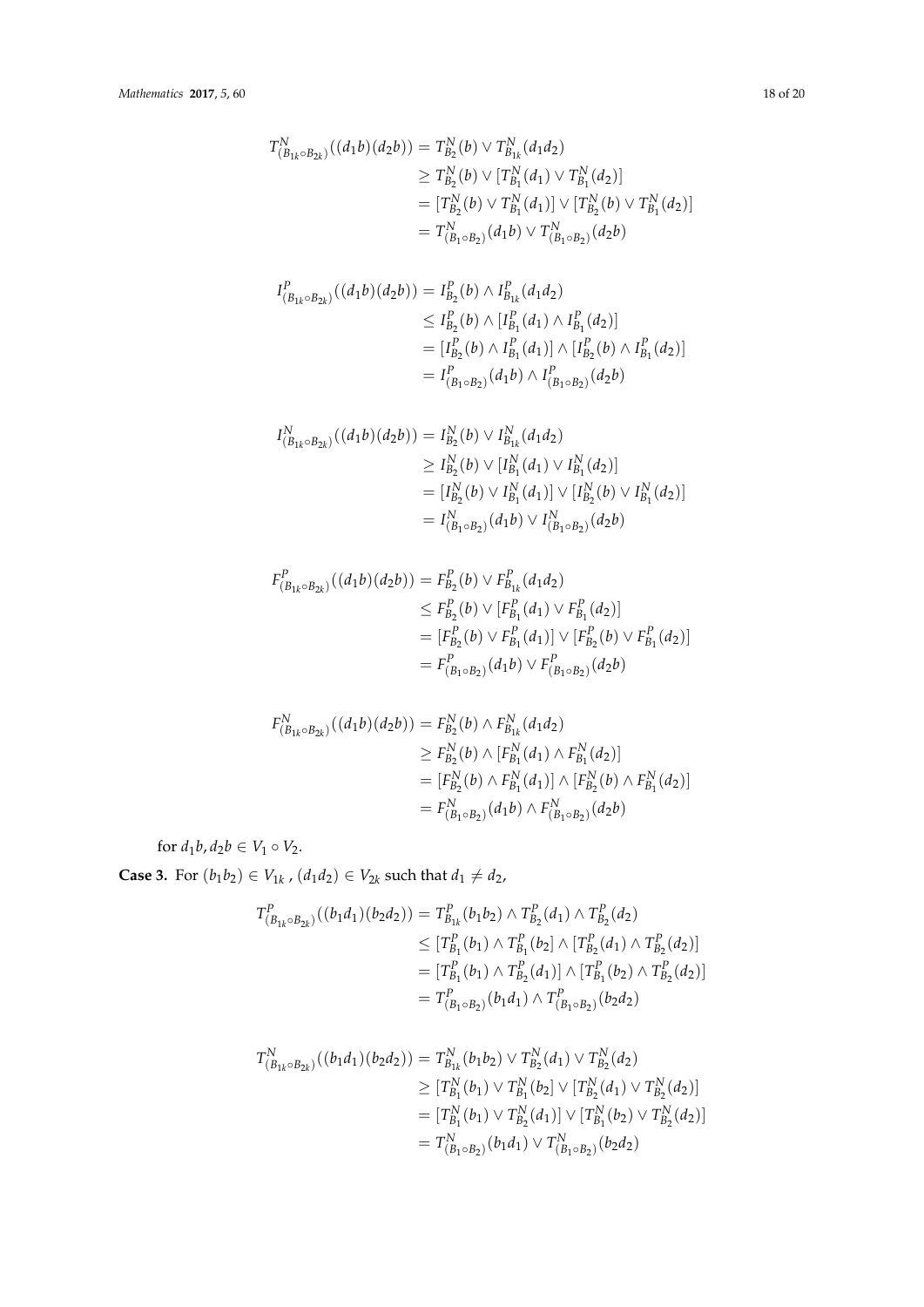$$
I_{(B_{1k} \circ B_{2k})}^{P}((b_{1}d_{1})(b_{2}d_{2})) = I_{B_{1k}}^{P}(b_{1}b_{2}) \wedge I_{B_{2}}^{P}(d_{1}) \wedge I_{B_{2}}^{P}(d_{2})
$$
  
\n
$$
\leq [I_{B_{1}}^{P}(b_{1}) \wedge I_{B_{1}}^{P}(b_{2})] \wedge [I_{B_{2}}^{P}(d_{1}) \wedge I_{B_{2}}^{P}(d_{2})]
$$
  
\n
$$
= [I_{B_{1}}^{P}(b_{1}) \wedge I_{B_{2}}^{P}(d_{1})] \wedge [I_{B_{1}}^{P}(b_{2}) \wedge I_{B_{2}}^{P}(d_{2})]
$$
  
\n
$$
= I_{(B_{1} \circ B_{2})}^{P}(b_{1}d_{1}) \wedge I_{(B_{1} \circ B_{2})}^{P}(b_{2}d_{2})
$$

$$
I_{(B_{1k} \circ B_{2k})}^{N}((b_{1}d_{1})(b_{2}d_{2})) = I_{B_{1k}}^{N}(b_{1}b_{2}) \vee I_{B_{2}}^{N}(d_{1}) \vee I_{B_{2}}^{N}(d_{2})
$$
  
\n
$$
\geq [I_{B_{1}}^{N}(b_{1}) \vee I_{B_{1}}^{N}(b_{2})] \vee [I_{B_{2}}^{N}(d_{1}) \vee I_{B_{2}}^{N}(d_{2})]
$$
  
\n
$$
= [I_{B_{1}}^{N}(b_{1}) \vee I_{B_{2}}^{N}(d_{1})] \vee [I_{B_{1}}^{N}(b_{2}) \vee I_{B_{2}}^{N}(d_{2})]
$$
  
\n
$$
= I_{(B_{1} \circ B_{2})}^{N}(b_{1}d_{1}) \vee I_{(B_{1} \circ B_{2})}^{N}(b_{2}d_{2})
$$

$$
F_{(B_{1k} \circ B_{2k})}^{P}((b_{1}d_{1})(b_{2}d_{2})) = F_{B_{1k}}^{P}(b_{1}b_{2}) \vee F_{B_{2}}^{P}(d_{1}) \vee F_{B_{2}}^{P}(d_{2})
$$
  
\n
$$
\leq [F_{B_{1}}^{P}(b_{1}) \vee F_{B_{1}}^{P}(b_{2}) \vee [F_{B_{2}}^{P}(d_{1}) \vee F_{B_{2}}^{P}(d_{2})]
$$
  
\n
$$
= [F_{B_{1}}^{P}(b_{1}) \vee F_{B_{2}}^{P}(d_{1})] \vee [F_{B_{1}}^{P}(b_{2}) \vee F_{B_{2}}^{P}(d_{2})]
$$
  
\n
$$
= F_{(B_{1} \circ B_{2})}^{P}(b_{1}d_{1}) \vee F_{(B_{1} \circ B_{2})}^{P}(b_{2}d_{2})
$$

$$
F_{(B_{1k} \circ B_{2k})}^{N}((b_{1}d_{1})(b_{2}d_{2})) = F_{B_{1k}}^{N}(b_{1}b_{2}) \wedge F_{B_{2}}^{N}(d_{1}) \wedge F_{B_{2}}^{N}(d_{2})
$$
  
\n
$$
\geq [F_{B_{1}}^{N}(b_{1}) \wedge F_{B_{1}}^{N}(b_{2}) \wedge [F_{B_{2}}^{N}(d_{1}) \wedge F_{B_{2}}^{N}(d_{2})]
$$
  
\n
$$
= [F_{B_{1}}^{N}(b_{1}) \wedge F_{B_{2}}^{N}(d_{1})] \wedge [F_{B_{1}}^{N}(b_{2}) \wedge F_{B_{2}}^{N}(d_{2})]
$$
  
\n
$$
= F_{(B_{1} \circ B_{2})}^{N}(b_{1}d_{1}) \wedge F_{(B_{1} \circ B_{2})}^{N}(b_{2}d_{2})
$$

where  $b_1d_1$ ,  $b_2d_2 \in V_1 \circ V_2$ .

All cases are satisfied for all  $k \in \{1, 2, ..., m\}$ .  $\Box$ 

#### **3. Conclusions**

The notion of bipolar fuzzy graphs is applicable in several domains of engineering, expert systems, pattern recognition, signal processing, neural networks, medical diagnosis and decision-making. BSVNGSs show more flexibility, compatibility and precision for a system than single-valued neutrosophic graph structures. In this research paper, we introduced certain concepts of BSVNGSs and elaborated on them with suitable examples. Further, we defined some operations on BSVNGSs and investigated some relevant properties of these operations. We intend to generalize our research of fuzzification to (1) concepts of BSVN soft graph structures, (2) concepts of BSVN rough fuzzy graph structures, (3) concepts of BSVN fuzzy soft graph structures, and (4) concepts of BSVN rough fuzzy soft graph structures.

**Acknowledgments:** The authors are thankful to referees for their valuable comments and suggestion.

**Author Contributions:** Muhammad Akram, Muzzamal Sitara and Florentin Smarandache conceived and designed the experiments; Muhammad Akram performed the experiments; Muhammad Akram and Muzzamal Sitara analyzed the data; Florentin Smarandache contributed reagents/materials/analysis tools; Muzzamal Sitara wrote the paper.

**Conflicts of Interest:** The authors declare no conflict of interest regarding the publication of this research paper.

#### **References**

- <span id="page-18-0"></span>1. Zadeh, L.A. Fuzzy sets. *Inf. Control* **1965**, *8*, 338–353.
- <span id="page-18-1"></span>2. Atanassov, K. Intuitionistic fuzzy sets. *Fuzzy Sets Syst.* **1986**, *20*, 87–96.